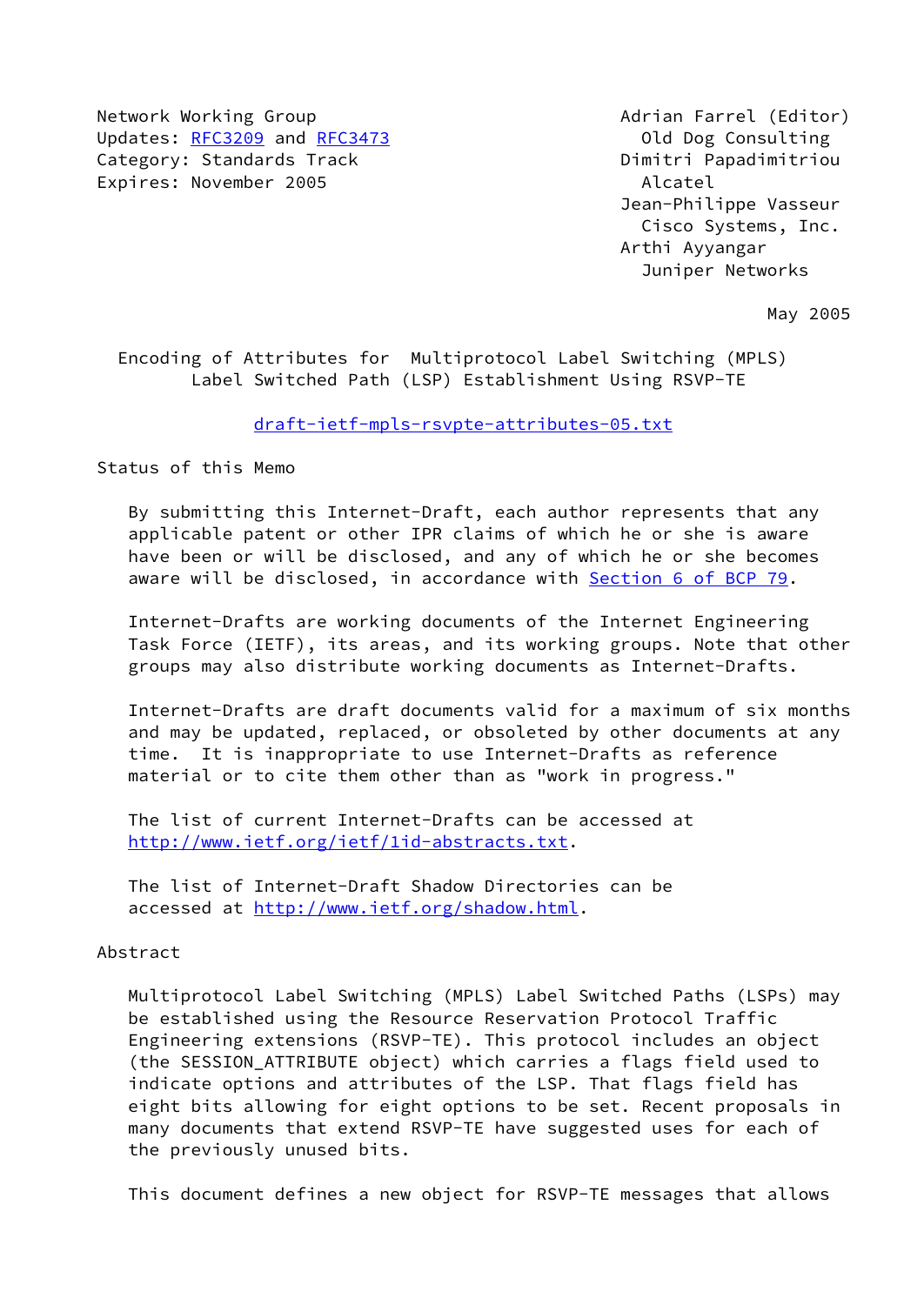the signaling of further attribute bits and also the carriage of arbitrary attribute parameters to make RSVP-TE easily extensible to support new requirements. Additionally, this document defines a way to record the attributes applied to the LSP on a hop-by-hop basis.

| Farrel, Papadimitriou, Vasseur and Ayyangar |  | Page 1 |  |
|---------------------------------------------|--|--------|--|
|                                             |  |        |  |

[draft-ietf-mpls-rsvpte-attributes-05.txt](https://datatracker.ietf.org/doc/pdf/draft-ietf-mpls-rsvpte-attributes-05.txt) May 2005

 The object mechanisms defined in this document are equally applicable to Generalized MPLS (GMPLS) Packet Switch Capable (PSC) LSPs and to GMPLS non-PSC LSPs.

# Contents

| $1$ . | Introduction and Problem Statement             | 3                 |
|-------|------------------------------------------------|-------------------|
| 1.1   | Applicability to Generalized MPLS              | $\overline{4}$    |
| 1.2   | A Rejected Alternate Solution                  | $\overline{4}$    |
| 2.    | Terminology                                    | 5                 |
| 3.    | Attributes TLVs                                | $\overline{5}$    |
|       | 3.1 Attributes Flags TLV                       | 6                 |
| 4.    | LSP_ATTRIBUTES Object                          | 6                 |
| 4.1   | Format                                         | $\overline{7}$    |
| 4.2   | Generic Processing Rules for Path Messages     | $\overline{7}$    |
| 4.3   | Generic Processing Rules for Resv Messages     | 8                 |
| 5.    | LSP_REQUIRED_ATTRIBUTES Object                 | $\,8\,$           |
| 5.1   | Format                                         | 9                 |
| 5.2   | Generic Processing Rules                       | $\mathsf 9$       |
| 6.    | Inheritance Rules                              | 10                |
|       | 7. Recording Attributes Per-LSP                | 10                |
|       | 7.1 Requirements                               | 10                |
|       | 7.2 RRO Attributes Subobject                   | 10                |
|       | 7.3 Procedures                                 | 11                |
|       | 7.3.1 Subobject Presence Rules                 | 11                |
|       | 7.3.2 Reporting Compliance with LSP Attributes | 12                |
|       | 7.3.3 Reporting Per-Hop Attributes             | $12 \overline{ }$ |
|       | 7.3.4 Default Behavior                         | 12 <sup>2</sup>   |
| 8.    | Summary of Attribute Bit Allocation            | 12                |
| 9.    | Message Formats                                | 13                |
| 10.   | Guidance for Key Application Scenarios         | 14                |
| 10.1  | Communicating to Egress LSRs                   | 14                |
| 10.2  | Communicating to Key Transit LSRs              | 15                |
| 10.3  | Communicating to All LSRs                      | 15                |
| 11.   | IANA Considerations                            | 15                |
| 11.1  | New RSVP C-Nums and C-Types                    | 15                |
| 11.2  | New TLV Space                                  | 16                |
| 11.3  | Attributes Flags                               | 16                |
|       | 11.4 SESSION_ATTRIBUTE Flags Field             | 17                |
| 11.5  | New Error Codes                                | 17                |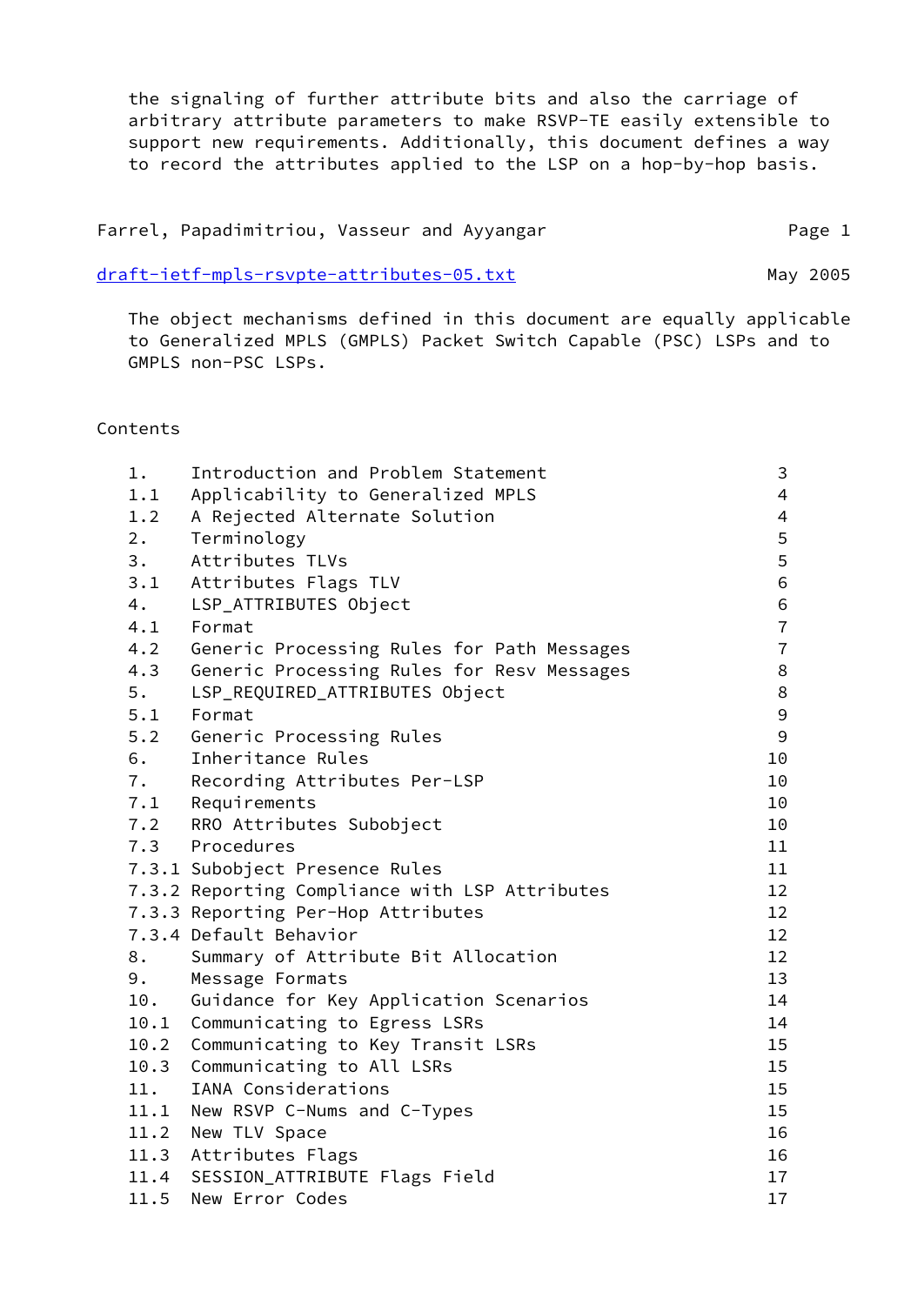|     | 11.6 New Record Route Subobject Identifier | 17 |
|-----|--------------------------------------------|----|
| 12. | Security Considerations                    | 17 |
| 13. | Acknowledgements                           | 18 |
| 14. | Intellectual Property Consideration        | 18 |
| 15. | Normative References                       | 18 |
| 16. | Informative References                     | 19 |
| 17. | Authors' Addresses                         | 19 |
| 18. | Disclaimer of Validity                     | 20 |
| 19. | Full Copyright Statement                   | 20 |
|     |                                            |    |

|  | Farrel, Papadimitriou, Vasseur and Ayyangar |  |  |  | Page 2 |
|--|---------------------------------------------|--|--|--|--------|
|--|---------------------------------------------|--|--|--|--------|

[draft-ietf-mpls-rsvpte-attributes-05.txt](https://datatracker.ietf.org/doc/pdf/draft-ietf-mpls-rsvpte-attributes-05.txt) May 2005

<span id="page-2-0"></span>[1](#page-2-0). Introduction and Problem Statement

 Traffic Engineered Multiprotocol Label Switching (MPLS) Label Switched Paths (LSPs) [[RFC3031](https://datatracker.ietf.org/doc/pdf/rfc3031)] may be set up using the Path message of the RSVP-TE signaling protocol [[RFC3209](https://datatracker.ietf.org/doc/pdf/rfc3209)]. The Path message includes the SESSION\_ATTRIBUTE object which carries a flags field used to indicate desired options and attributes of the LSP.

 The flags field in the SESSION\_ATTRIBUTE object has eight bits. Just three of those bits are assigned in  $[REC3209]$ . A further two bits are assigned in [\[FRR](#page-20-0)] for fast re-reroute functionality leaving only three bits available. Several recent proposals and Internet Drafts have demonstrated that there is a high demand for the use of the other three bits. Some, if not all, of those proposals are likely to go forward as RFCs resulting in depletion or near depletion of the flags field and a consequent difficulty in signaling new options and attributes that may be developed in the future.

 This document defines a new object for RSVP-TE messages that allows the signaling of further attributes bits. The new object is constructed from TLVs, and a new TLV is defined to carry a variable number of attributes bits.

 The new RSVP-TE message object is quite flexible, due to the use of the TLV format and allows:

- future specification of bit flags
- additional options and atttribute paramerters carried in TLV format.

 Note that the LSP Attributes defined in this document are specifically scoped to an LSP. They may be set differently on separate LSPs with the same Tunnel ID between the same source and destination (that is, within the same Session).

 It is noted that some options and attributes do not need to be acted on by all Label Switched Routers (LSRs) along the path of the LSP. In particular, these options and attributes may apply only to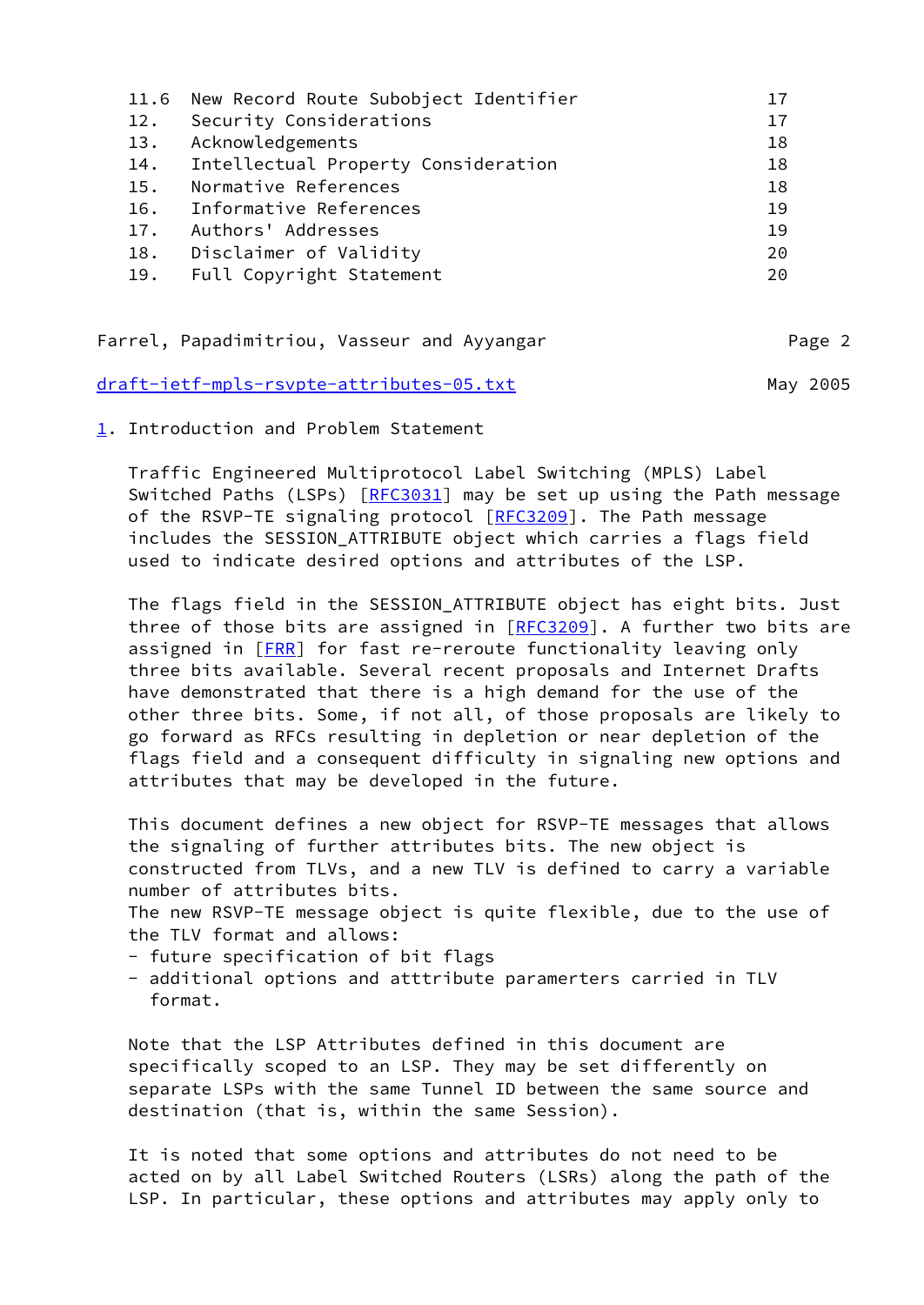key LSRs on the path such as the ingress LSR and egress LSR. Special transit LSRs, such as Area or AS Border Routers (ABRs/ASBRs) may also fall into this category. This means that the new options and attributes should be signaled transparently, and only examined at those points that need to act on them.

 On the other hand, other options and attributes may require action at all transit LSRs along the path of the LSP. Inability to support the required attributes by one of those transit LSRs may require the LSR to refuse the establishment of the LSP.

 These considerations are particularly important in the context of backwards compatibility. In general, it should be possible to provide new MPLS services across a legacy network without upgrading those LSRs that do not need to participate actively in the new services.

Farrel, Papadimitriou, Vasseur and Ayyangar Farrel, Page 3

[draft-ietf-mpls-rsvpte-attributes-05.txt](https://datatracker.ietf.org/doc/pdf/draft-ietf-mpls-rsvpte-attributes-05.txt) May 2005

 Moreover, some features just require action on specific intermediate hops, and not on every visited LSR.

 Note that options already specified for the SESSION\_ATTRIBUTE object in pre-existing RFCs are not migrated to the new mechanisms described in this document.

 RSVP includes a way for unrecognized objects to be transparently forwarded by transit nodes without them refusing the incoming protocol messages and without the objects being stripped from the outgoing protocol message (see [\[RFC2205\] Section](https://datatracker.ietf.org/doc/pdf/rfc2205#section-3.10) 3.10). This capability extends to RSVP-TE and provides a good way to ensure that only those LSRs that understand a particular object examine it.

 This document distinguishes between options and attributes that are only required at key LSRs along the path of the LSP, and those that must be acted on by every LSR along the LSP. Two LSP Attributes objects are defined in this document: using the C-Num definition rules inherrited from [[RFC2205](https://datatracker.ietf.org/doc/pdf/rfc2205)], the first is passed transparently by LSRs that do not recognize it, and the second causes LSP setup failure with the generation of a PathErr message with an appropriate Error Code if an LSR does not recognize it.

<span id="page-3-0"></span>[1.1](#page-3-0) Applicability to Generalized MPLS

 The RSVP-TE signaling protocol also forms the basis of a signaling protocol for Generalized MPLS (GMPLS) as described in [[RFC3471](https://datatracker.ietf.org/doc/pdf/rfc3471)] and [\[RFC3473](https://datatracker.ietf.org/doc/pdf/rfc3473)]. The extensions described in this document are equally applicable to MPLS and GMPLS.

<span id="page-3-1"></span>[1.2](#page-3-1) A Rejected Alternate Solution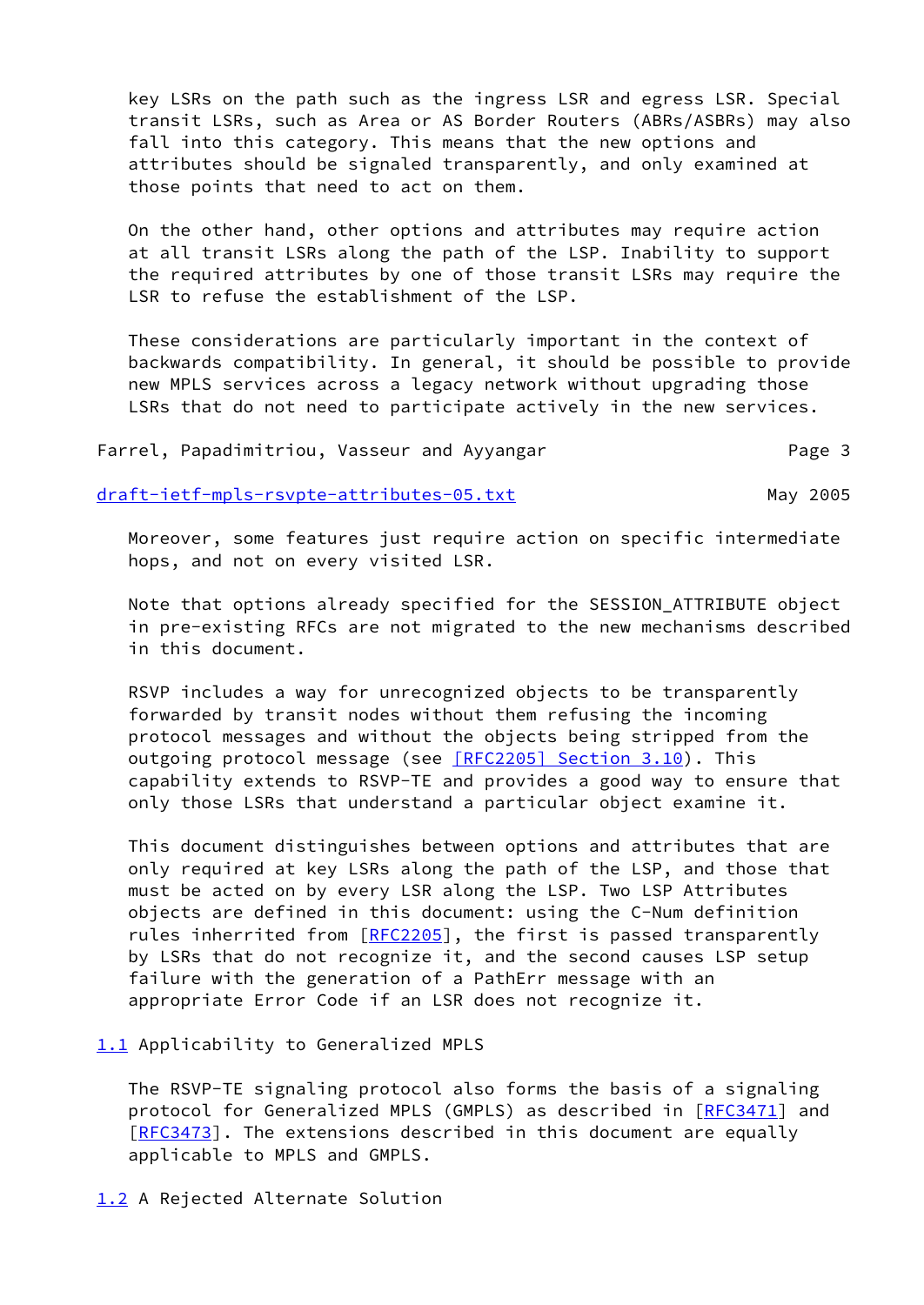A rejected alternate solution was to define a new C-Type for the existing SESSION ATTRIBUTE object. This new C-Type could allow a larger Flags field and address the immediate problem.

This solution was rejected because:

- A new C-Type is not backward compatible with deployed implementations that expect to see a C-Type of 1 or 7. It is important that any solution be capable of carrying new attributes transparently across legacy LSRs if those LSRs are not required to act on the attributes.
- Support for arbitrary attributes parameters through TLVs would have meant a significant change of substance to the existing object.

Farrel, Papadimitriou, Vasseur and Ayyangar Page 4

[draft-ietf-mpls-rsvpte-attributes-05.txt](https://datatracker.ietf.org/doc/pdf/draft-ietf-mpls-rsvpte-attributes-05.txt) May 2005

<span id="page-4-0"></span>[2](#page-4-0). Terminology

 This document uses terminology from the MPLS architecture document [\[RFC3031](https://datatracker.ietf.org/doc/pdf/rfc3031)] and from the RSVP-TE protocol specification [[RFC3209](https://datatracker.ietf.org/doc/pdf/rfc3209)] which inherits from the RSVP specification [\[RFC2205](https://datatracker.ietf.org/doc/pdf/rfc2205)]. It also makes uses of the Generalized MPLS RSVP-TE terminology introduced in [\[RFC3471](https://datatracker.ietf.org/doc/pdf/rfc3471)] and [\[RFC3473](https://datatracker.ietf.org/doc/pdf/rfc3473)].

 The key words "MUST", "MUST NOT", "REQUIRED", "SHALL", "SHALL NOT", "SHOULD", "SHOULD NOT", "RECOMMENDED", "MAY", and "OPTIONAL" in this document are to be interpreted as described in [\[RFC2219](https://datatracker.ietf.org/doc/pdf/rfc2219)].

<span id="page-4-1"></span>[3](#page-4-1). Attributes TLVs

 Attributes carried by the new objects defined in this document are encoded within TLVs. One or more TLVs may be present in each object. There are no ordering rules for TLVs and no interpretation should be placed on the order in which TLVs are received.

Each TLV is encoded as follows.

0 1 2 3 0 1 2 3 4 5 6 7 8 9 0 1 2 3 4 5 6 7 8 9 0 1 2 3 4 5 6 7 8 9 0 1 +-+-+-+-+-+-+-+-+-+-+-+-+-+-+-+-+-+-+-+-+-+-+-+-+-+-+-+-+-+-+-+-+ | Type | Length | +-+-+-+-+-+-+-+-+-+-+-+-+-+-+-+-+-+-+-+-+-+-+-+-+-+-+-+-+-+-+-+-+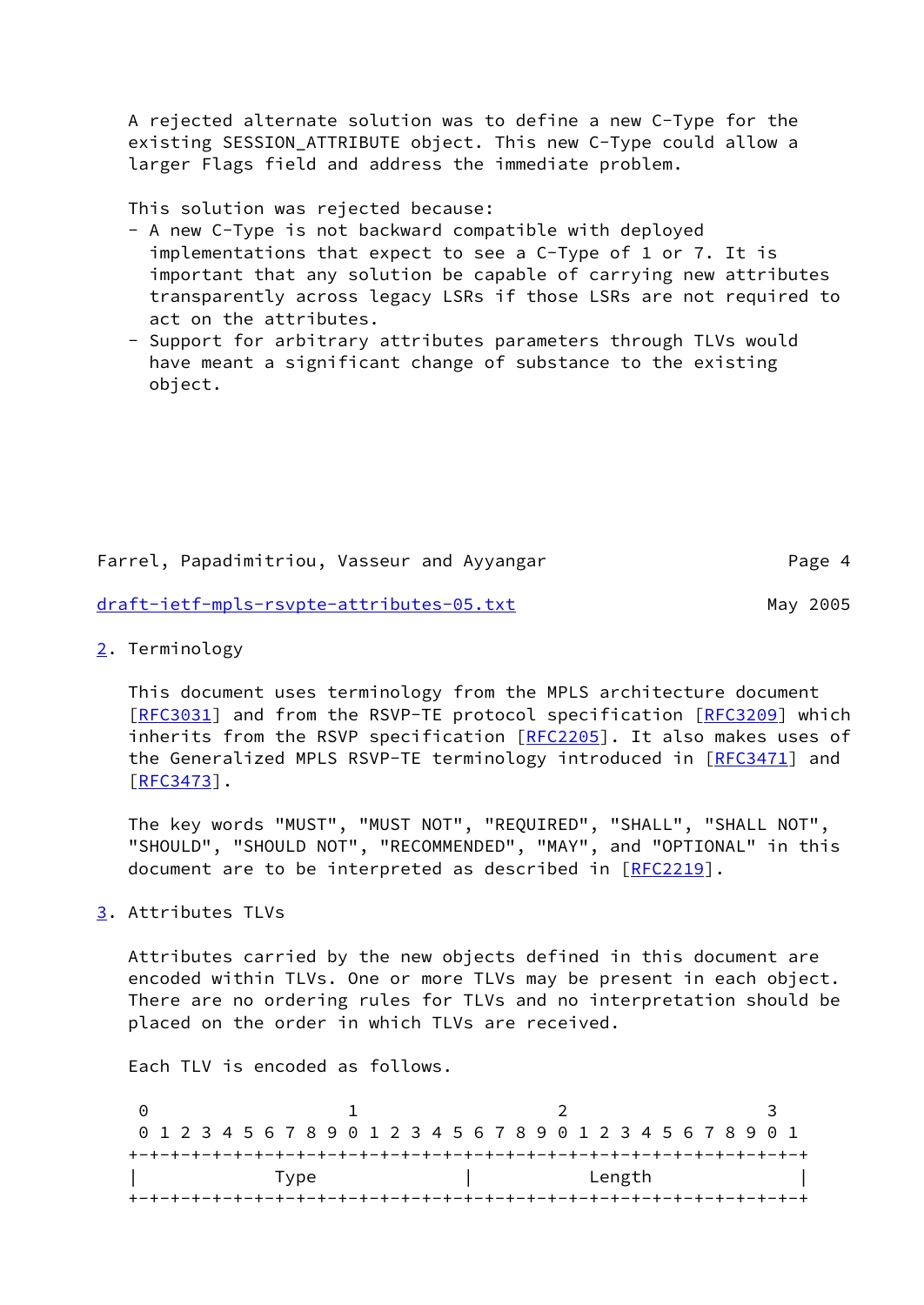|  | Value |  |
|--|-------|--|
|  |       |  |
|  |       |  |

Type

The identifier of the TLV.

Length

 The length of the value field in bytes. Thus if no value field is present the length field contains the value zero. Each value field must be zero padded at the end to take it up to a four byte boundary - the padding is not included in the length so that a one byte value would be encoded in an eight byte TLV with length field set to one.

Value

The data for the TLV padded as described above.

Farrel, Papadimitriou, Vasseur and Ayyangar Theorem 2016 Page 5

[draft-ietf-mpls-rsvpte-attributes-05.txt](https://datatracker.ietf.org/doc/pdf/draft-ietf-mpls-rsvpte-attributes-05.txt) May 2005

<span id="page-5-0"></span>[3.1](#page-5-0) Attributes Flags TLV

 This document defines only one TLV type value. Type 1 indicates the Attributes Flags TLV. Other TLV types may be defined in future with type values assigned by IANA (see [section 11.2](#page-16-0)).

 The Attributes Flags TLV may be present in an LSP\_ATTRIBUTES object and/or an LSP REQUIRED ATTRIBUTES object defined in Sections [4](#page-6-0) and [5.](#page-8-0) The bits in the TLV represent the same attributes regardless of which object carries the TLV. Documents that define individual bits MUST specify whether the bit may be set in one object or the other, or both. It is not expected that a bit will be set in both objects on a single Path message at the same time, but this is not ruled out by this document.

 The Attribute Flags TLV value field is an array of units of 32 flags numbered from the MSB as bit zero. The length field for this TLV is therefore always a multiple of 4 bytes, regardless of the number of bits carried and no padding is required.

Unassigned bits are considered as reserved and MUST be set to zero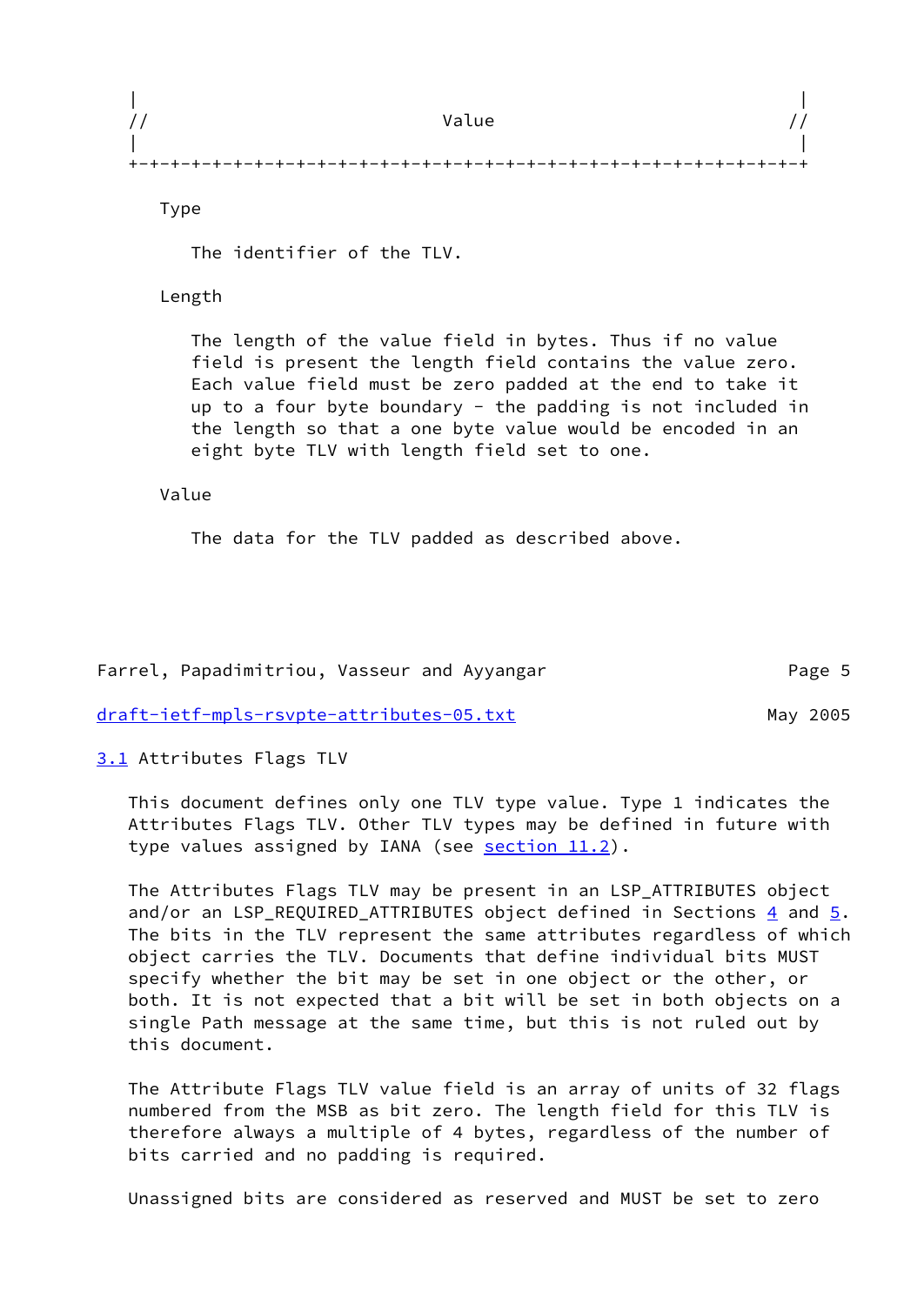on transmission by the originator of the object. Bits not contained in the TLV MUST be assumed to be set to zero. If the TLV is absent either because it is not contained in the LSP\_ATTRIBUTES or LSP\_REQUIRED\_ATTRIBUTES object, or because those objects are themselves absent, all processing MUST be performed as though the bits were present and set to zero. That is to say, assigned bits that are not present either because the TLV is deliberatley forshortened, or because the TLV is not included MUST be treated as though they are present and are set to zero.

 No bits are defined in this document. The assignment of bits is managed by IANA (see [section 11.3](#page-17-0)).

## <span id="page-6-0"></span>[4](#page-6-0). LSP\_ATTRIBUTES Object

The LSP ATTRIBUTES object is used to signal attributes required in support of an LSP, or to indicate the nature or use of an LSP where that information is not required to be acted on by all transit LSRs. Specifically, if an LSR does not support the object, it forwards it unexamined and unchanged. This facilitates the exchange of attributes across legacy networks that do not support this new object.

 This object effectively extends the flags field in the SESSION\_ ATTRIBUTE object and allows for the future inclusion of more complex objects through TLVs.

 Note that some function may require an LSR to inspect both the SESSION\_ATTRIBUTE object, and the LSP\_ATTRIBUTES or LSP\_REQUIRED\_ATTRIBUTES object.

Farrel, Papadimitriou, Vasseur and Ayyangar Theorem 2016 Page 6

[draft-ietf-mpls-rsvpte-attributes-05.txt](https://datatracker.ietf.org/doc/pdf/draft-ietf-mpls-rsvpte-attributes-05.txt) May 2005

 The LSP\_ATTRIBUTES object may also be used to report LSP operational state on a Resv even when no LSP\_ATTRIBUTES or LSP\_REQUIRED\_ ATTRIBUTES object was carried on the corresponding Path message. The object is added or updated by LSRs that support the object. LSRs that do not understand the object or have nothing to report, do not add the object and forward it unchanged on Resv messages that they generate.

 The LSP\_ATTRIBUTES object class is TBD of the form 11bbbbbb. This C-Num value (see [Section 8](#page-13-0)) ensures that LSRs that do not recognize the object pass it on transparently.

One C-Type is defined, C-Type = 1 for LSP Attributes.

 This object is optional and may be placed on Path messages to convey additional information about the desired attributes of the LSP, and.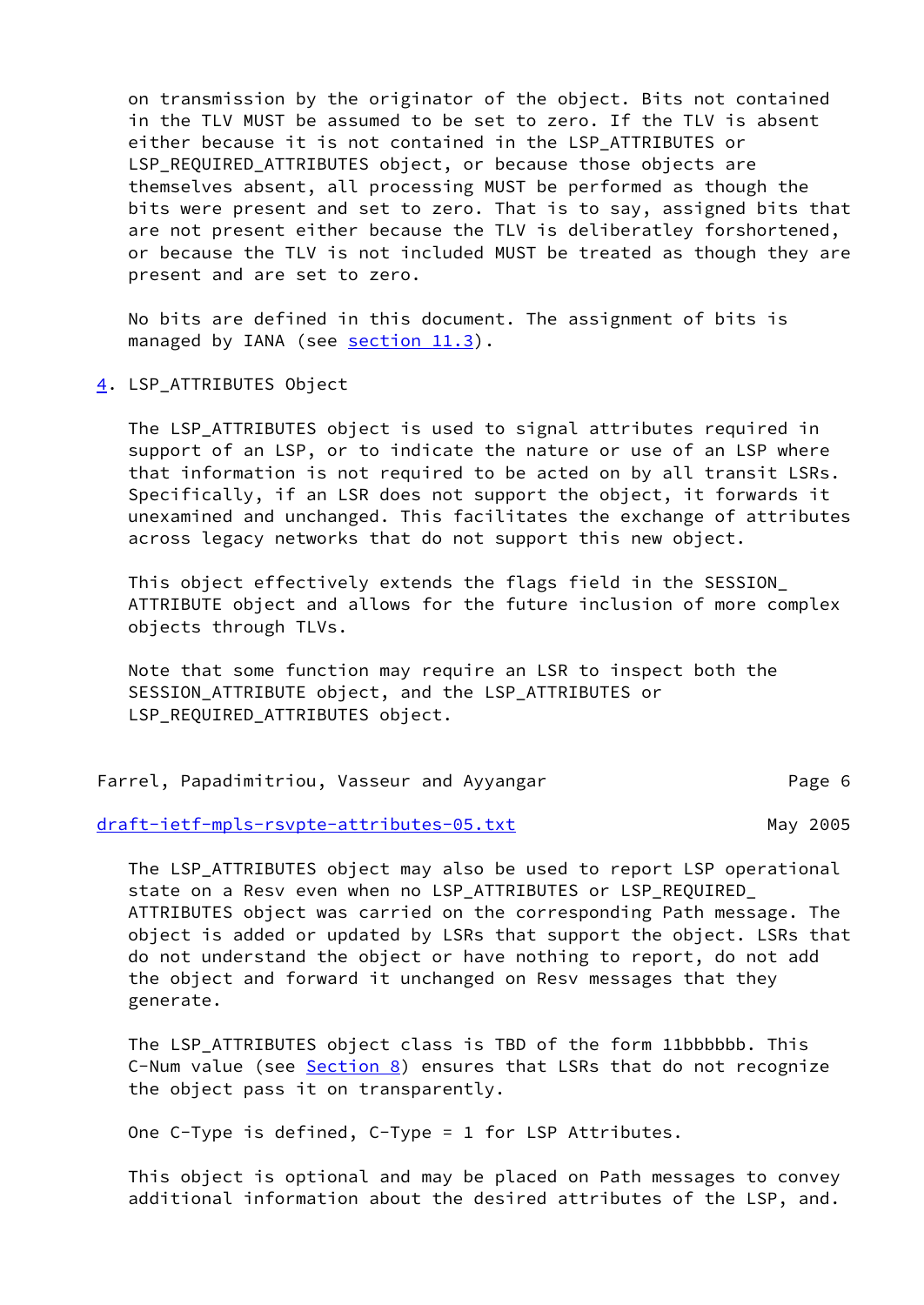on Resv messages to report operational state.

<span id="page-7-0"></span>[4.1](#page-7-0) Format

 LSP\_ATTRIBUTES class = TBD, C-Type = 1 0 1 2 3 0 1 2 3 4 5 6 7 8 9 0 1 2 3 4 5 6 7 8 9 0 1 2 3 4 5 6 7 8 9 0 1 +-+-+-+-+-+-+-+-+-+-+-+-+-+-+-+-+-+-+-+-+-+-+-+-+-+-+-+-+-+-+-+-+ | | // Attributes TLVs // | | +-+-+-+-+-+-+-+-+-+-+-+-+-+-+-+-+-+-+-+-+-+-+-+-+-+-+-+-+-+-+-+-+

The Attributes TLVs are encoded as described in [Section 3](#page-4-1).

<span id="page-7-1"></span>[4.2](#page-7-1) Generic Processing Rules for Path Messages

 An LSR that does not support this object is required to pass it on unaltered as indicated by the C-Num and the rules defined in [\[RFC2205](https://datatracker.ietf.org/doc/pdf/rfc2205)].

 An LSR that does support this object, but does not recognize a TLV type code carried in this object MUST pass the TLV on unaltered in the LSP\_ATTRIBUTES object that it places in the Path message that it sends downstream.

 An LSR that does support this object and recognizes a TLV but does not support the attribute defined by the TLV MUST act as specified in the document that defines the TLV.

 An LSR that supports the Attributes Flags TLV, but does not recognize a bit set in the Attributes Flags TLV MUST forward the TLV unchanged.

|  | Farrel, Papadimitriou, Vasseur and Ayyangar |  |  | Page 7 |
|--|---------------------------------------------|--|--|--------|
|--|---------------------------------------------|--|--|--------|

[draft-ietf-mpls-rsvpte-attributes-05.txt](https://datatracker.ietf.org/doc/pdf/draft-ietf-mpls-rsvpte-attributes-05.txt) May 2005

 An LSR that supports the Attributes Flags TLV and recognizes a bit that is set but does not support the indicated attribute MUST act as specified in the document that defines the bit.

<span id="page-7-2"></span>[4.3](#page-7-2) Generic Processing Rules for Resv Messages

 An LSR that wishes to report operational status of an LSP may include this object in a Resv message, or update the object that is already carried in a Resv message.

Note that this usage reports the state of the entire LSP and not the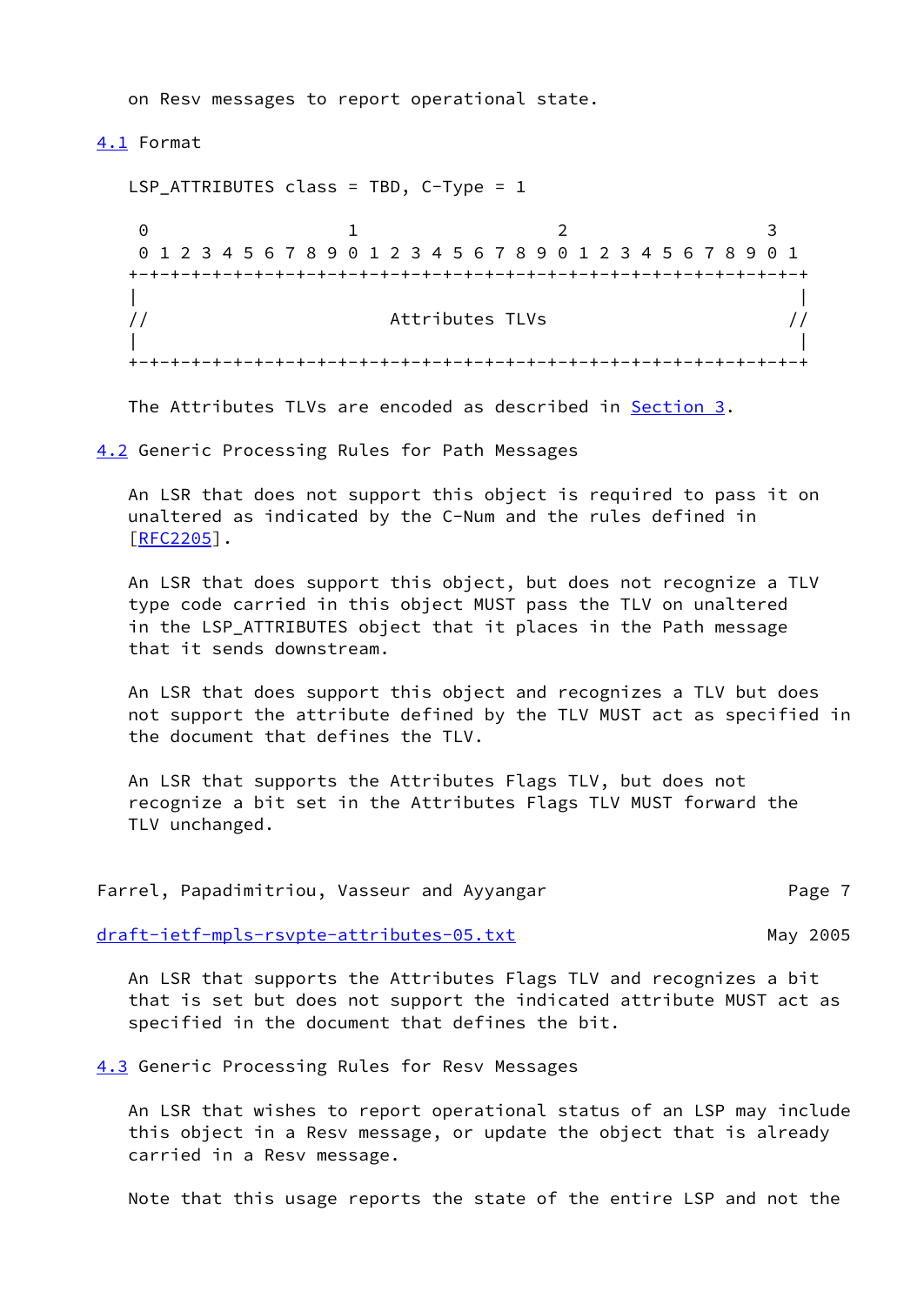state of the LSP at an individual LSR. This latter function is achieved using the LSP Attributes subobject of the Record Route object as described in [Section 7.](#page-10-0)

 The bits in the Attributes TLV may be used to report operational status for the whole LSP. For example, an egress LSR may report a particular status by setting a bit. LSRs within the network that determine that this status has not been achieved may clear the bit as they forward the Resv message.

 Observe that LSRs that do not support the object or do not support the function characterized by a particular bit in the Attributes TLV will not clear the bit when forwarding the Resv. Thus, care must be taken in defining the usage of this object on a Resv. The usage of an individual bit in the Attributes TLV of the LSP\_ATTRIBUTES object on a Resv must be fully defined in the document that defines the bit.

 Additional TLVs may also be defined to be carried in this object on a Resv.

 An LSR that does not support this object will pass it on unaltered because of the C-Num.

<span id="page-8-0"></span>[5](#page-8-0). LSP\_REQUIRED\_ATTRIBUTES Object

 The LSP\_REQUIRED\_ATTRIBUTES object is used to signal attributes required in support of an LSP, or to indicate the nature or use of an LSP where that information MUST be inspected at each transit LSR. Specifically, each transit LSR MUST examine the attributes in the LSP\_REQUIRED\_ATTRIBUTES object and MUST NOT forward the object without acting on its contents.

 This object effectively extends the flags field in the SESSION\_ ATTRIBUTE object and allows for the future inclusion of more complex objects through TLVs. It complements the LSP\_ATTRIBUTES object.

 The LSP\_REQUIRED\_ATTRIBUTES object class is TBD of the form 0bbbbbbb. This C-Num value ensures that LSRs that do not recognize the object reject the LSP setup effectively saying that they do not support the attributes requested. This means that this object SHOULD only be used

Farrel, Papadimitriou, Vasseur and Ayyangar Theorem 2016 Page 8

[draft-ietf-mpls-rsvpte-attributes-05.txt](https://datatracker.ietf.org/doc/pdf/draft-ietf-mpls-rsvpte-attributes-05.txt) May 2005

 for attributes that require support at some transit LSRs and so require examination at all transit LSRs. See [Section 4](#page-6-0) for how endto-end and selective attributes are signaled.

One C-Type is defined, C-Type = 1 for LSP Required Attributes.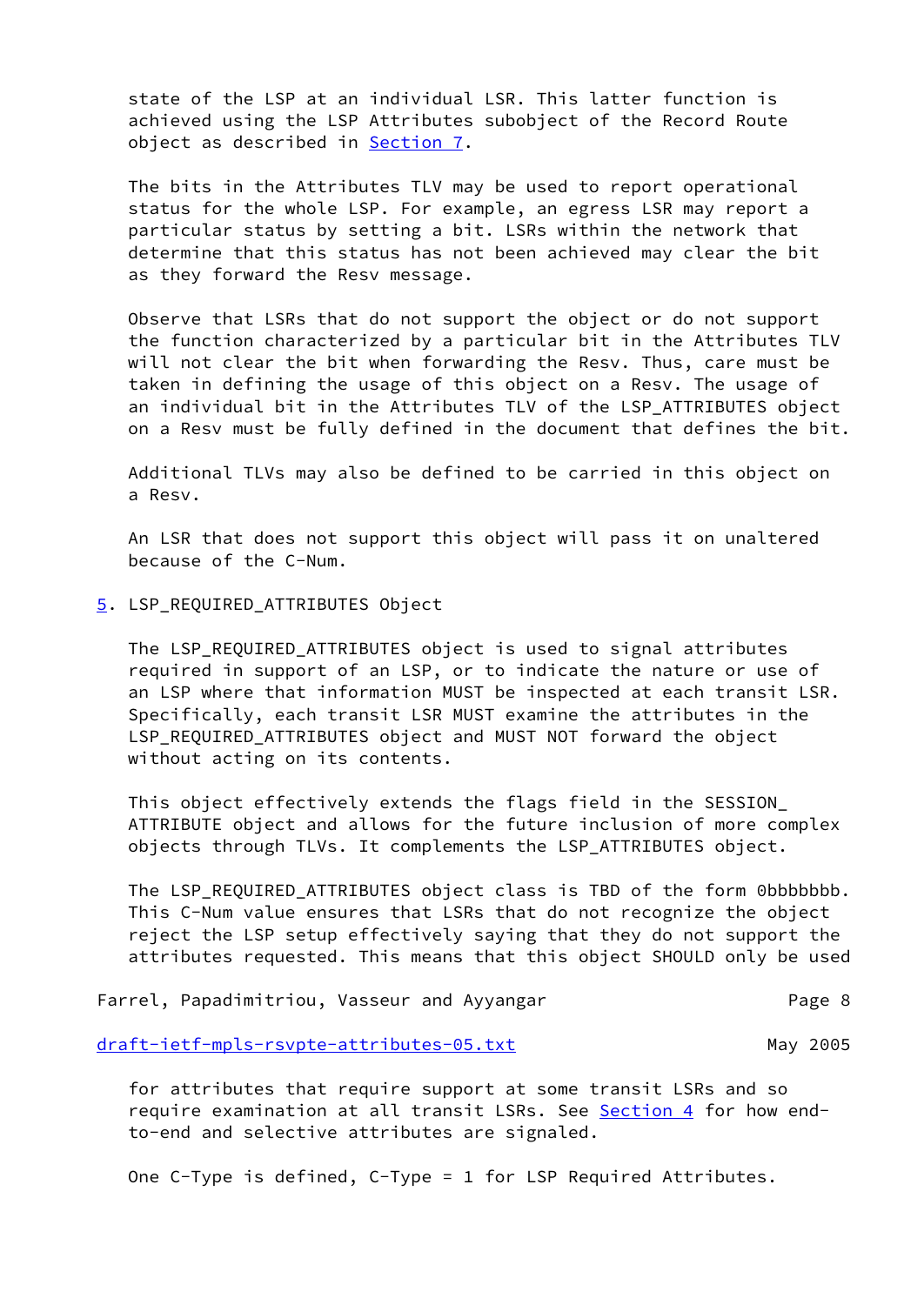This object is optional and may be placed on Path messages to convey additional information about the desired attributes of the LSP.

<span id="page-9-0"></span>[5.1](#page-9-0) Format

 LSP\_REQUIRED\_ATTRIBUTES class = TBD, C-Type = 1 0 1 2 3 0 1 2 3 4 5 6 7 8 9 0 1 2 3 4 5 6 7 8 9 0 1 2 3 4 5 6 7 8 9 0 1 +-+-+-+-+-+-+-+-+-+-+-+-+-+-+-+-+-+-+-+-+-+-+-+-+-+-+-+-+-+-+-+-+ | | // Attributes TLVs // | | +-+-+-+-+-+-+-+-+-+-+-+-+-+-+-+-+-+-+-+-+-+-+-+-+-+-+-+-+-+-+-+-+

The Attributes TLVs are encoded as described in [Section 3](#page-4-1).

<span id="page-9-1"></span>[5.2](#page-9-1) Generic Processing Rules

 An LSR that does not support this object will use a PathErr to reject the Path message based on the C-Num using the error code "Unknown Object Class".

 An LSR that does not recognize a TLV type code carried in this object MUST reject the Path message using a PathErr with Error Code "Unknown Attributes TLV" and Error Value set to the value of the unknown TLV type code.

 An LSR that does not recognize a bit set in the Attributes Flags TLV MUST reject the Path message using a PathErr with Error Code "Unknown Attributes Bit" and Error Value set to the bit number of the unknown bit in the Attributes Flags.

 An LSR that recognizes an attribute, however encoded, but which does not support that attribute MUST act according to the behavior specified in the document that defines that specific attribute.

 Note that this object is not used on a Resv. In order to report the status of an LSP either the LSP\_ATTRIBUTES object on a Resv or the Attributes subobject in the Record Route object (see [Section 7](#page-10-0)) must be used.

Farrel, Papadimitriou, Vasseur and Ayyangar Theorem Page 9 [draft-ietf-mpls-rsvpte-attributes-05.txt](https://datatracker.ietf.org/doc/pdf/draft-ietf-mpls-rsvpte-attributes-05.txt) May 2005

<span id="page-9-2"></span>[6](#page-9-2). Inheritance Rules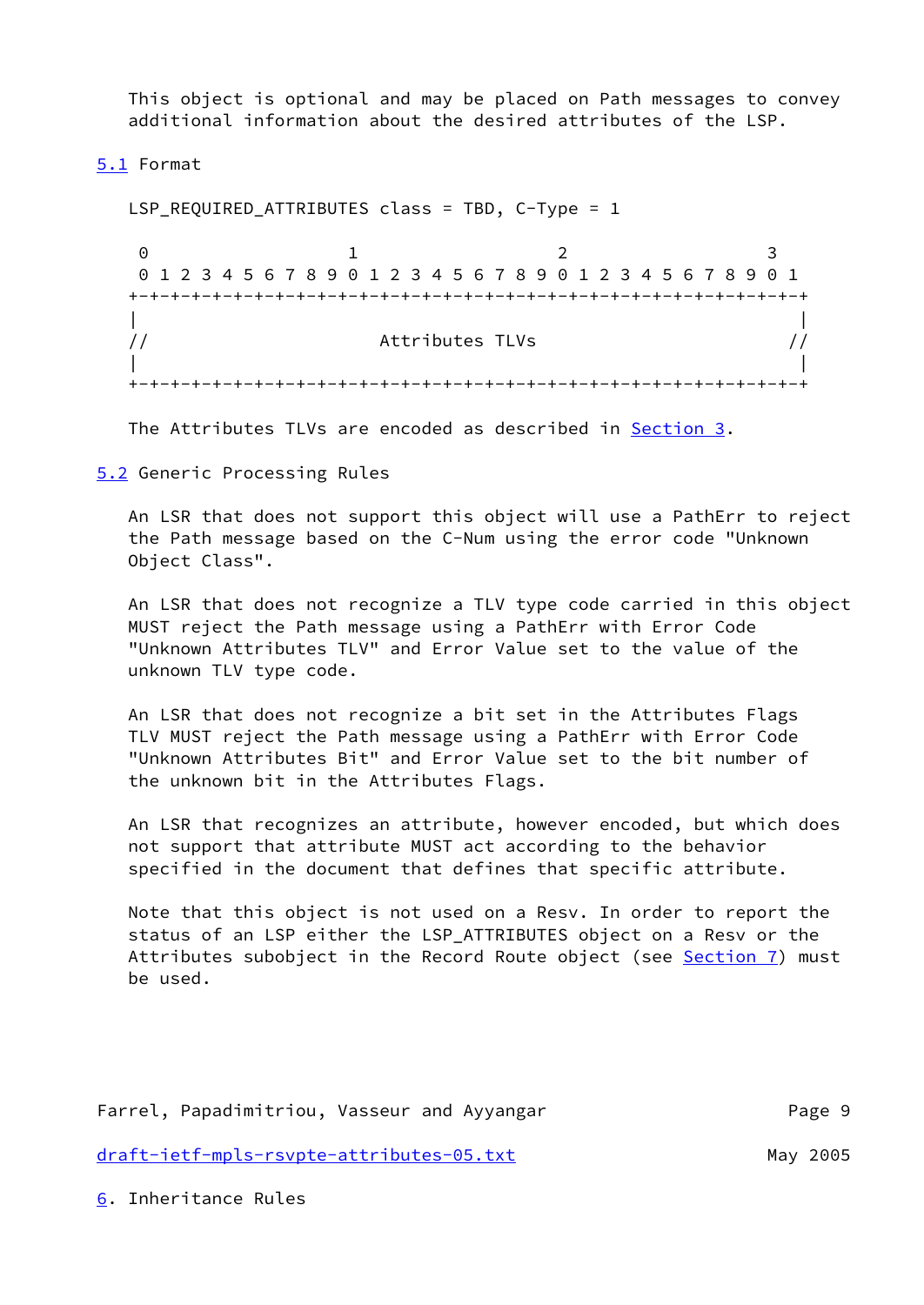In certain circumstances, when reaching an LSP region boundary, a FA-LSP (see [\[MPLS-HIER](#page-20-1)]) is initially setup to allow the establishment of the LSP carrying the LSP ATTRIBUTES and/or LSP REQUIRED ATTRIBUTES objects. In this case, when the boundary LSR supports LSP\_ATTRIBUTES and LSP\_REQUIRED\_ATTRIBUTES processing, the FA-LSP MAY upon local policy inherit a subset of the Attributes TLVs, in particular when the FA-LSP belongs to the same switching capability class as the triggering LSP.

 When these conditions are met, the LSP\_ATTRIBUTES and/or LSP\_REQUIRED\_ATTRIBUTES objects are simply copied with the inherited Attributes TLVs in the Path message used to establish the FA-LSP. By default (and in order to simplify deployment), none of the incoming LSP Attributes TLV are considered as inheritable. Note that when the FA-LSP establishment itself requires one or more Attributes TLVs, an 'OR' operation is performed with the inherited set of values.

 Documents that define individual bits for the LSP Attributes Flags TLV MUST specify whether these bits MAY be inherited or not (including the condition to be met in order for this inheritance to occur). The same applies for any other TLV that will be defined following the rules specified in [Section 3](#page-4-1).

<span id="page-10-0"></span>[7](#page-10-0). Recording Attributes Per-LSP

## <span id="page-10-1"></span>[7.1](#page-10-1) Requirements

 In some circumstances it is useful to determine which of the requested LSP attributes have been applied at which LSRs along the path of the LSP. For example, an attribute may be requested in the LSP ATTRIBUTES object such that LSRs that do not support the object are not required to support the attribute or provide the requested function. In this case, it may be useful to the ingress LSR to know which LSRs acted on the request and which ignored it.

 Additionally, there may be other qualities that need to be reported on a hop-by-hop basis. These are currently indicated in the Flags field of RRO subobjects. Since there are only eight bits available in this field, and since some are already assigned and there is also likely to be an increase in allocations in new documents, there is a need for some other method to report per-hop attributes.

### <span id="page-10-2"></span>[7.2](#page-10-2) RRO Attributes Subobject

 The RRO Attributes Subobject may be carried in the RECORD\_ROUTE object if it is present. The subobject uses the standard format of an RRO subobject.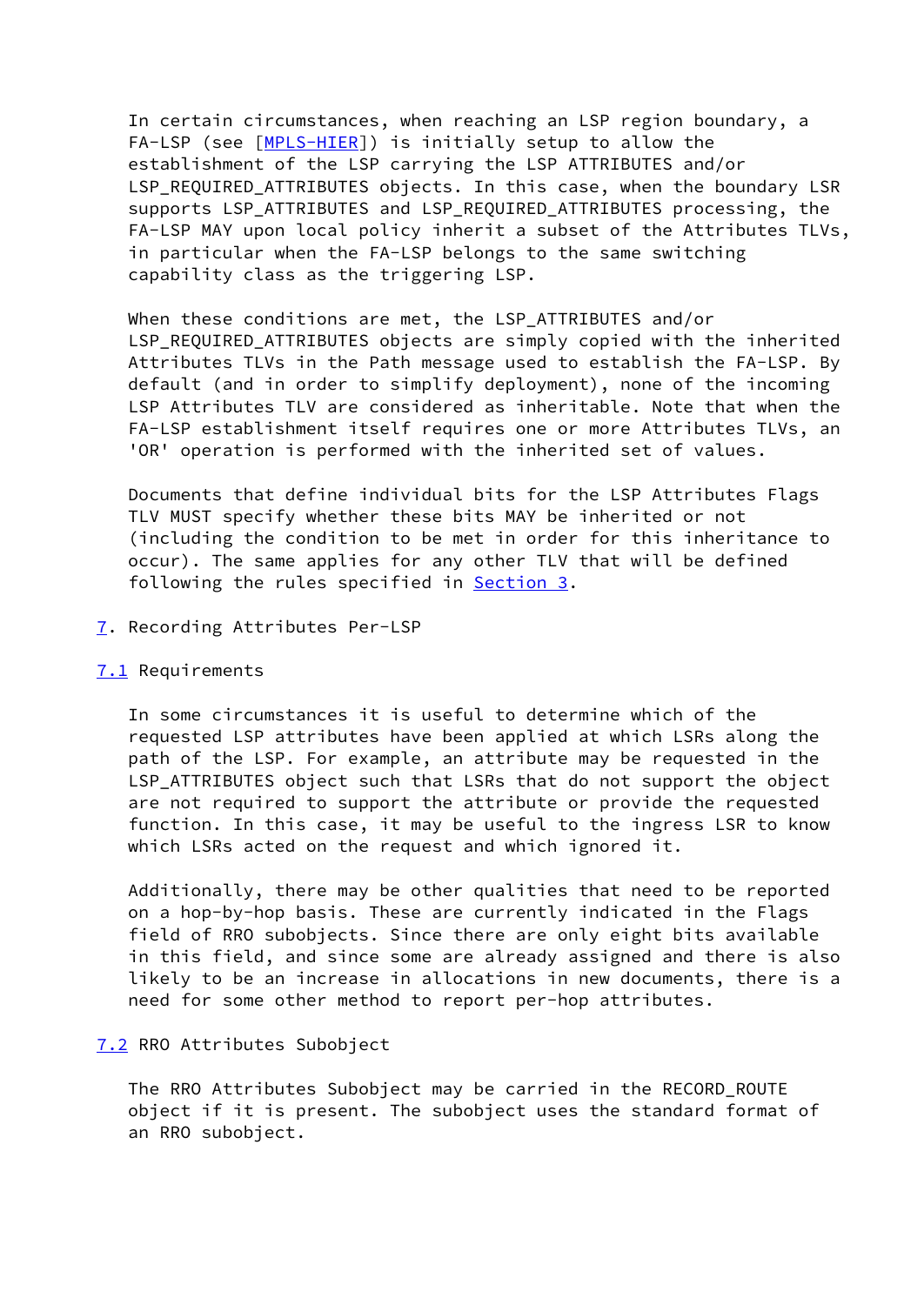[draft-ietf-mpls-rsvpte-attributes-05.txt](https://datatracker.ietf.org/doc/pdf/draft-ietf-mpls-rsvpte-attributes-05.txt) May 2005

 The length is variable as for the Attributes Flags TLV. The content is the same as the Attribute Flags TLV - that is, it is a series of bit flags.

 There is a one-to-one correspondence between bits in the Attributes Flags TLV and the RRO Attributes Subobject. If a bit is only required in one of the two places, it is reserved in the other place. See the procedures sections, below, for more information.

0 1 2 3 0 1 2 3 4 5 6 7 8 9 0 1 2 3 4 5 6 7 8 9 0 1 2 3 4 5 6 7 8 9 0 1 +-+-+-+-+-+-+-+-+-+-+-+-+-+-+-+-+-+-+-+-+-+-+-+-+-+-+-+-+-+-+-+-+ | Type | Length | Reserved | +-+-+-+-+-+-+-+-+-+-+-+-+-+-+-+-+-+-+-+-+-+-+-+-+-+-+-+-+-+-+-+-+ | | // Attribute Flags // | | +-+-+-+-+-+-+-+-+-+-+-+-+-+-+-+-+-+-+-+-+-+-+-+-+-+-+-+-+-+-+-+-+

Type

0x?? TBD by IANA RRO Attribute Subobject (see [section 11.6](#page-18-0)).

Length

 The Length contains the total length of the subobject in bytes, including the Type and Length fields. This length must be a multiple of 4 and must be at least 8.

Attribute Flags

The attribute flags recorded for the specific hop.

#### <span id="page-11-0"></span>[7.3](#page-11-0) Procedures

<span id="page-11-1"></span>[7.3.1](#page-11-1) Subobject Presence Rules

As will be clear from [[RFC3209](https://datatracker.ietf.org/doc/pdf/rfc3209)], the RECORD\_ROUTE object is managed as a "stack" with each LSR adding sub-objects to the start of the object. The Attributes subobject is pushed onto the RECORD\_ROUTE object immediately prior to pushing the node's IP address or link identifier. Thus, if label recording is being used, the Attributes subobject SHOULD be pushed onto the RECORD\_ROUTE object after the Record Label subobject(s).

 A node MUST NOT push an Attributes subobject on to the RECORD\_ROUTE object without also pushing an IPv4, IPv6 or Unnumbered Interface ID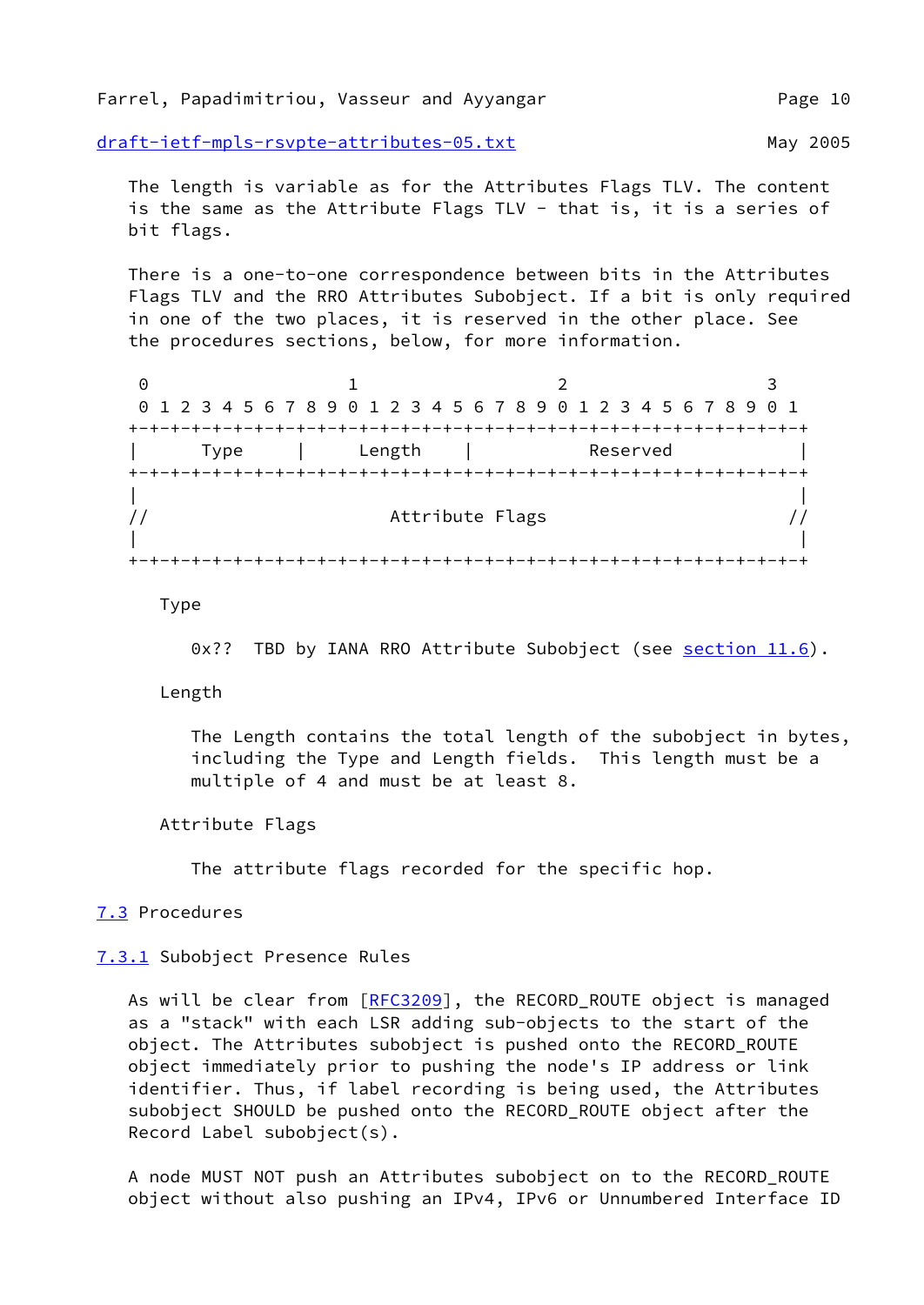subobject.

 This means that an Attributes subobject is bound to the LSR identified by the subobject found in the RRO immediately before the

Farrel, Papadimitriou, Vasseur and Ayyangar Theorem 2012 Page 11

[draft-ietf-mpls-rsvpte-attributes-05.txt](https://datatracker.ietf.org/doc/pdf/draft-ietf-mpls-rsvpte-attributes-05.txt) May 2005

Attributes subobject.

 If the new subobject causes the RRO to be too big to fit in a Path (or Resv) message, the processing MUST be as described in [section](https://datatracker.ietf.org/doc/pdf/rfc3209#section-4.4.3) [4.4.3 of \[RFC3209\]](https://datatracker.ietf.org/doc/pdf/rfc3209#section-4.4.3).

 If more than one Attributes subobject is found between a pair of subobjects that identify LSRs, only the first one found (that is, the nearest to the top of the stack) SHALL have any meaning within the context of this document. All such subobjects MUST be forwarded unmodified by transit LSRs.

<span id="page-12-0"></span>[7.3.2](#page-12-0) Reporting Compliance with LSP Attributes

 To report compliance with an attribute requested in the Attributes Flags TLV, an LSR MAY set the corresponding bit (see [Section 8](#page-13-0)) in the Attributes subobject. To report non-compliance, an LSR MAY clear the corresponding bit in the Attributes subobject.

 The requirement to report compliance MUST be specified in the document that defines the usage of any bit. This will reduce to a statement of whether hop-by-hop acknowledgement is required.

<span id="page-12-1"></span>[7.3.3](#page-12-1) Reporting Per-Hop Attributes

 To report a per-hop attribute, an LSR sets the appropriate bit in the Attributes subobject.

 The requirement to report a per-hop attribute MUST be specified in the document that defines the usage of the bit.

<span id="page-12-2"></span>[7.3.4](#page-12-2) Default Behavior

By default all bits in an Attributes subobject SHOULD be set to zero.

 If a received Attribute subobject is not long enough to include a specific numbered bit, that bit MUST be treated as though present and as if set to zero.

 If the RRO subobject is not present for a hop in the LSP, all bits MUST be assumed to be set to zero.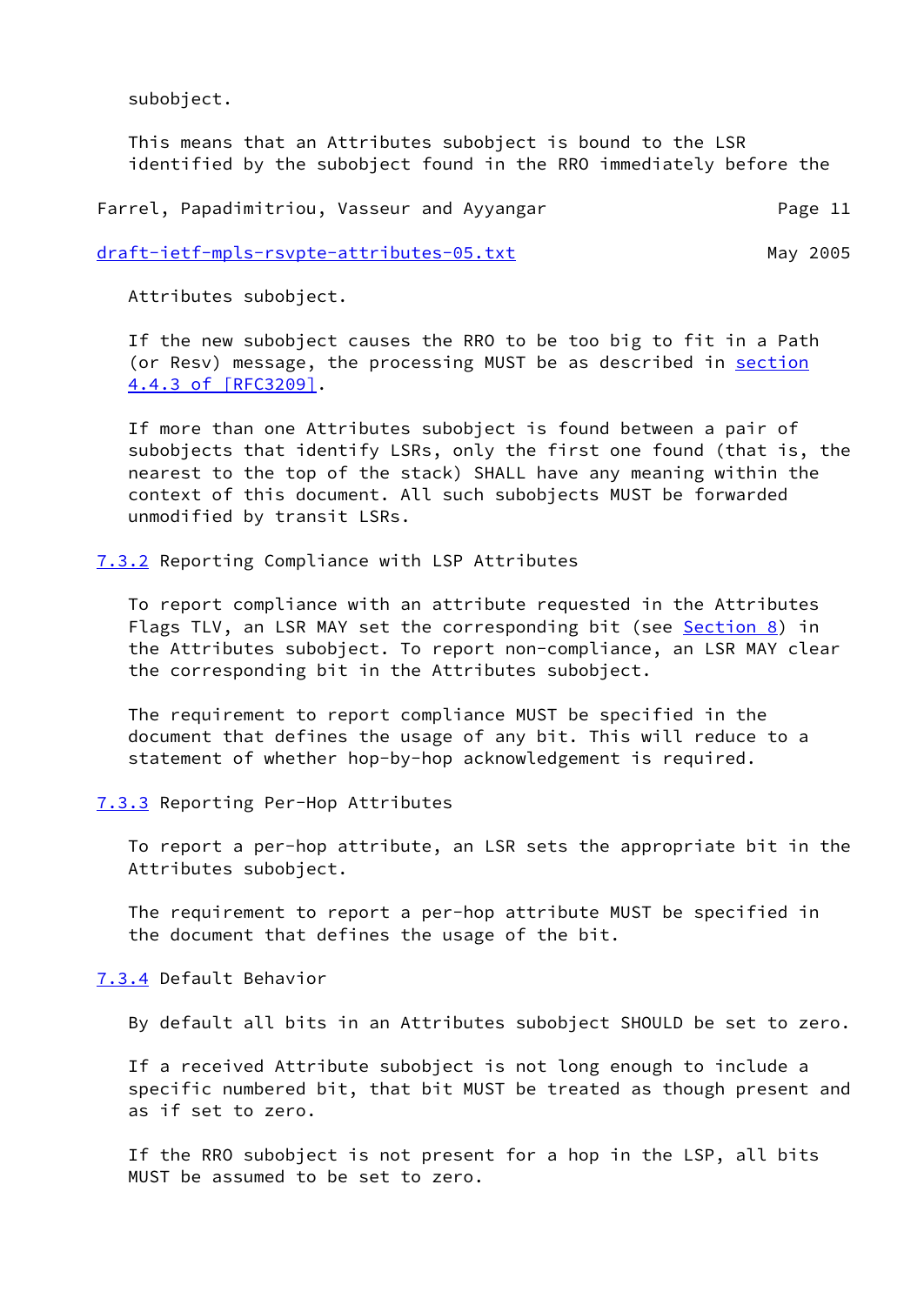### <span id="page-13-0"></span>[8](#page-13-0). Summary of Attribute Bit Allocation

 This document defines two uses of per-LSP attribute flag bit fields. The bit numbering in the Attributes Flags TLV and the RRO Attributes subobject is identical. That is, the same attribute is indicated by the same bit in both places. This means that only a single registry of bits is maintained.

The consequence is a degree of clarity in implementation and

## Farrel, Papadimitriou, Vasseur and Ayyangar Theorem Page 12

#### [draft-ietf-mpls-rsvpte-attributes-05.txt](https://datatracker.ietf.org/doc/pdf/draft-ietf-mpls-rsvpte-attributes-05.txt) May 2005

registration.

 Note, however, that it is not always the case that a bit will be used in both the Attributes Flags TLV and the RRO Attributes subobject. For example, an attribute may be requested using the Attributes Flags TLV, but there is no requirement to report the handling of the attribute on a hop-by-hop basis. Conversely, there may be a requirement to report the attributes of an LSP on a hop-by-hop basis, but there is no corresponding request attribute.

 In these cases, a single bit number is still assigned for both the Attributes Flags TLV and the RRO Attributes subobject even though the bit may be irrelevant in either the Attributes Flags or the RRO Attributes subobject. The document that defines the usage of the new bit MUST state in which places it is used and MUST handle a default setting of zero.

<span id="page-13-1"></span>[9](#page-13-1). Message Formats

 The LSP\_ATTRIBUTES object and the LSP\_REQUIRED\_ATTRIBUTES object MAY be carried in a Path message. The LSP\_ATTRIBUTES object MAY be carried in a Resv message.

 The order of objects in RSVP-TE messages is recommended, but implementations must be capable of receiving the objects in any meaningful order.

 On a Path message, the LSP\_ATTRIBUTES object and LSP\_REQUIRED\_ ATTRIBUTES objects are RECOMMENDED to be placed immediately after the SESSION\_ATTRIBUTE object if it is present, or otherwise immediately after the LABEL\_REQUEST object.

 If both the LSP\_ATTRIBUTES object and the LSP\_REQUIRED\_ATTRIBUTES object are present, the LSP\_REQUIRED\_ATTRIBUTES object is RECOMMENDED to be placed first.

LSRs MUST be prepared to receive these objects in any order in any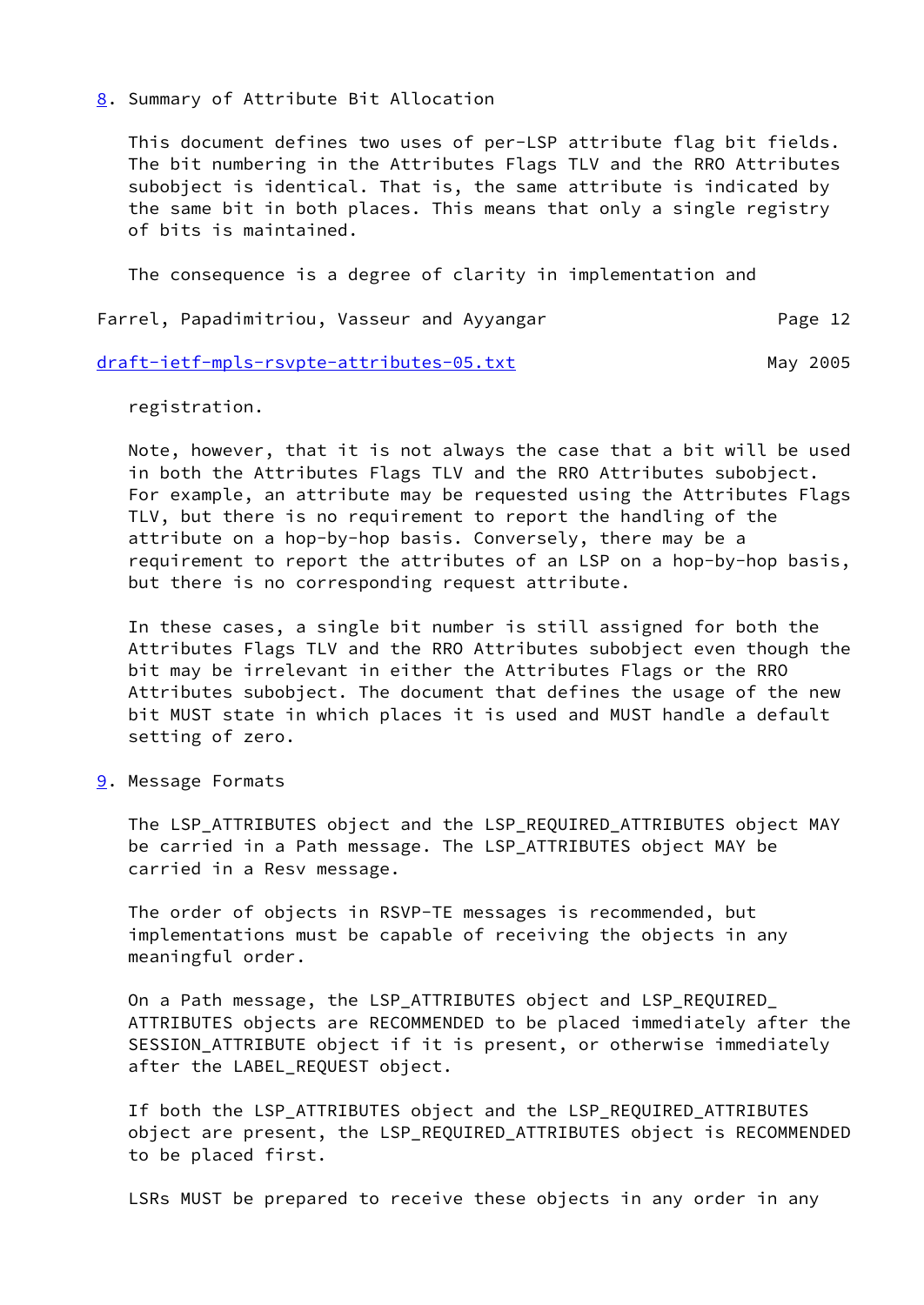position within a Path message. Subsequent instances of these objects within a Path message SHOULD be ignored and those objects MUST be forwarded unchanged.

 On a Resv message, the LSP\_ATTRIBUTES object is placed in the flow descriptor and is associated with the FILTER SPEC object that precedes it. It is RECOMMENDED that the LSP\_ATTRIBUTES object be placed immediately after the LABEL object.

 LSRs MUST be prepared to receive this object in any order in any position within a Resv message subject to the previous note. Only one instance of the LSP\_ATTRIBUTES object is meaningful within the context of a FILTER\_SPEC object. Subsequent instances of the object SHOULD be ignored and MUST be forwarded unchanged.

Farrel, Papadimitriou, Vasseur and Ayyangar Page 13

[draft-ietf-mpls-rsvpte-attributes-05.txt](https://datatracker.ietf.org/doc/pdf/draft-ietf-mpls-rsvpte-attributes-05.txt) May 2005

<span id="page-14-0"></span>[10.](#page-14-0) Guidance for Key Application Scenarios

 As described in the Introduction section of this document, it may be that requested LSP attributes need to be acted on by only the egress LSR of the LSP, by certain key transit points (such as ABRs and ASBRs) or by all LSRs along the LSP. This section briefly describes how each of these scenarios is met. This section is informational and does not define any new procedures.

<span id="page-14-1"></span>[10.1](#page-14-1). Communicating to Egress LSRs

 When communicating LSP attributes that must be acted on only by the LSP egress LSR, the attributes should be communicated in the LSP\_ATTRIBUTES object. Because of its C-Num, this object may be ignored (passed onwards, untouched) by transit LSRs that do not understand it. This means that the Path message will not be rejected by LSRs that do not understand the object. In this way, the requested LSP attributes are guaranteed to reach the egress LSR.

 Attributes are set within the LSP\_ATTRIBUTES object according to which LSP attributes are required. Each attribute is defined in some RFC and is accompanied by a statement of what the expected behavior is. This behavior will include whether the attribute must be acted on by any LSR that recognises it, or specifically by the egress LSR. Thus any attribute that must be acted on only by an egress LSR will be defined in this way - any transit LSR seeing this attribute will either understand the semantics of the attribute and ignore it (forwarding it, unchanged), or will not understand the attribute and will ignore it (forwarding it, unchanged) according to the rules of the LSP\_ATTRIBUTES object.

The remaining issue is how the ingress LSR can know whether the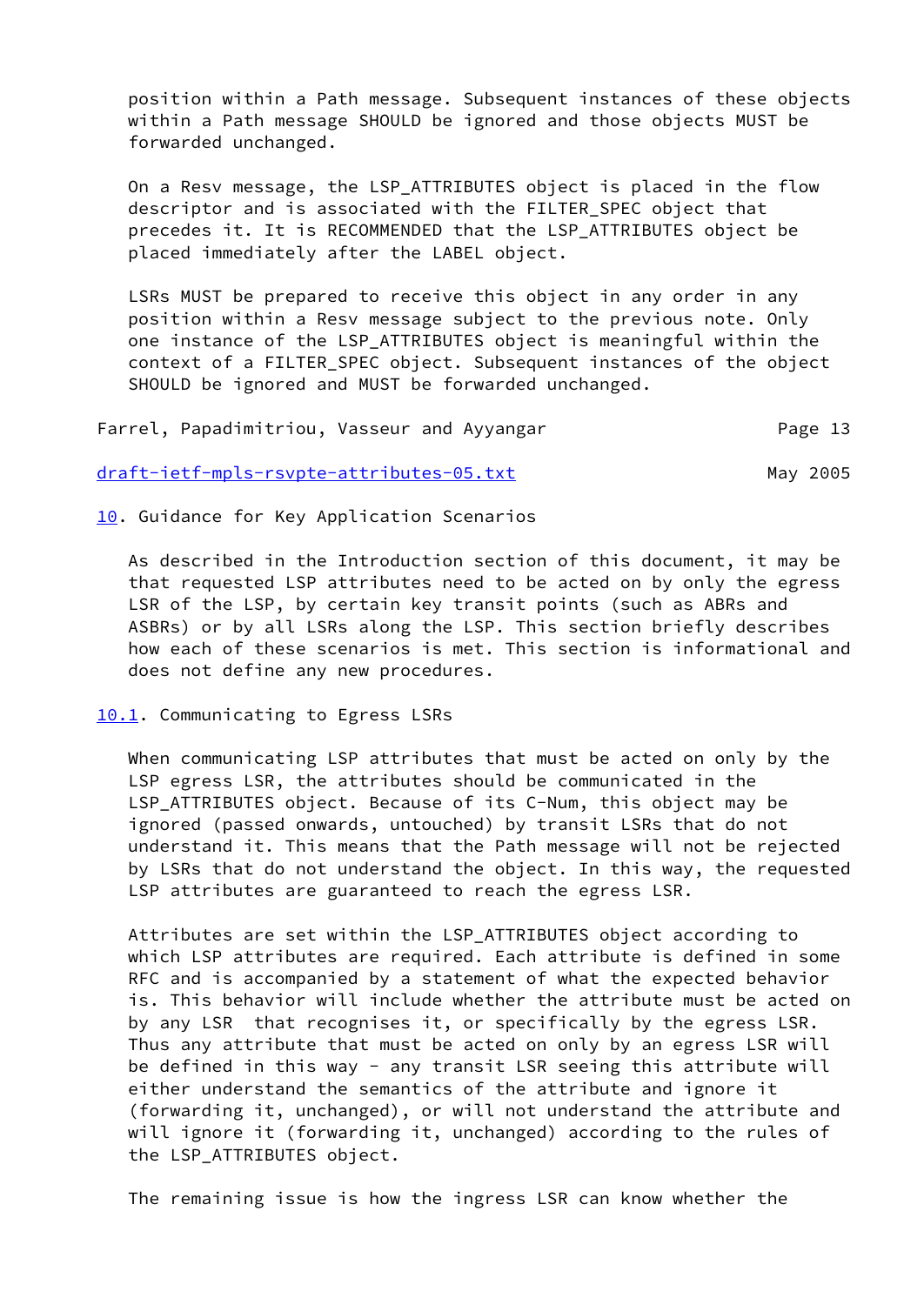egress LSR has acted correctly on the required LSP attribute. Another part of the definition of the attribute (in the defining RFC) is whether reporting is required. If reporting is required, the egress LSR is required to use the RRO Attributes subobject to report whether it has acted on the received attribute.

 If an egress LSR understands a received attribute as mandatory for an egress LSR, but does not wish to satisfy the request, it will reject the Path message. If an egress LSR understands the attribute, but believes it to be optional and does not wish to satisfy the request, it will report its non-compliance in the RRO Attributes subobject. If the egress LSR does not understand the received attribute, it may report non-compliance in the RRO Attributes subobject explicitly, or may omit the RRO Attributes subobject implying that it has not satisfied the request.

Farrel, Papadimitriou, Vasseur and Ayyangar Farrel, Page 14

[draft-ietf-mpls-rsvpte-attributes-05.txt](https://datatracker.ietf.org/doc/pdf/draft-ietf-mpls-rsvpte-attributes-05.txt) May 2005

<span id="page-15-0"></span>[10.2](#page-15-0). Communicating to Key Transit LSRs

 Processing for key transit LSRs (such as ABRs and ASBRs) follows exactly as for egress LSR. The only difference is that the definition of the LSP attribute in the defining RFC will state that the attribute must be acted on by these transit LSRs.

<span id="page-15-1"></span>[10.3](#page-15-1). Communicating to All LSRs

 In order to force all LSRs to examine the LSP attributes, the LSP REQUIRED ATTRIBUTES object is used. The C-Num of this object is such that any LSR that does not recognise the object must reject a received Path message containing the object.

 An LSR that recognises the LSP\_REQUIRED\_ATTRIBUTES object, but that does not recognize an attributes will reject the Path message.

 An LSR that recognizes an attribute, but which does not wish to support the attribute reacts according to the definition of the attribute in the defining RFC. This may allow the LSR to ignore the attribute and forward it unchanged, or may require it to fail the LSP setup. The LSR may additionally be required to report whether it supports the attribute using the RRO Attributes subobject.

<span id="page-15-2"></span>[11.](#page-15-2) IANA Considerations

<span id="page-15-3"></span>[11.1](#page-15-3) New RSVP C-Nums and C-Types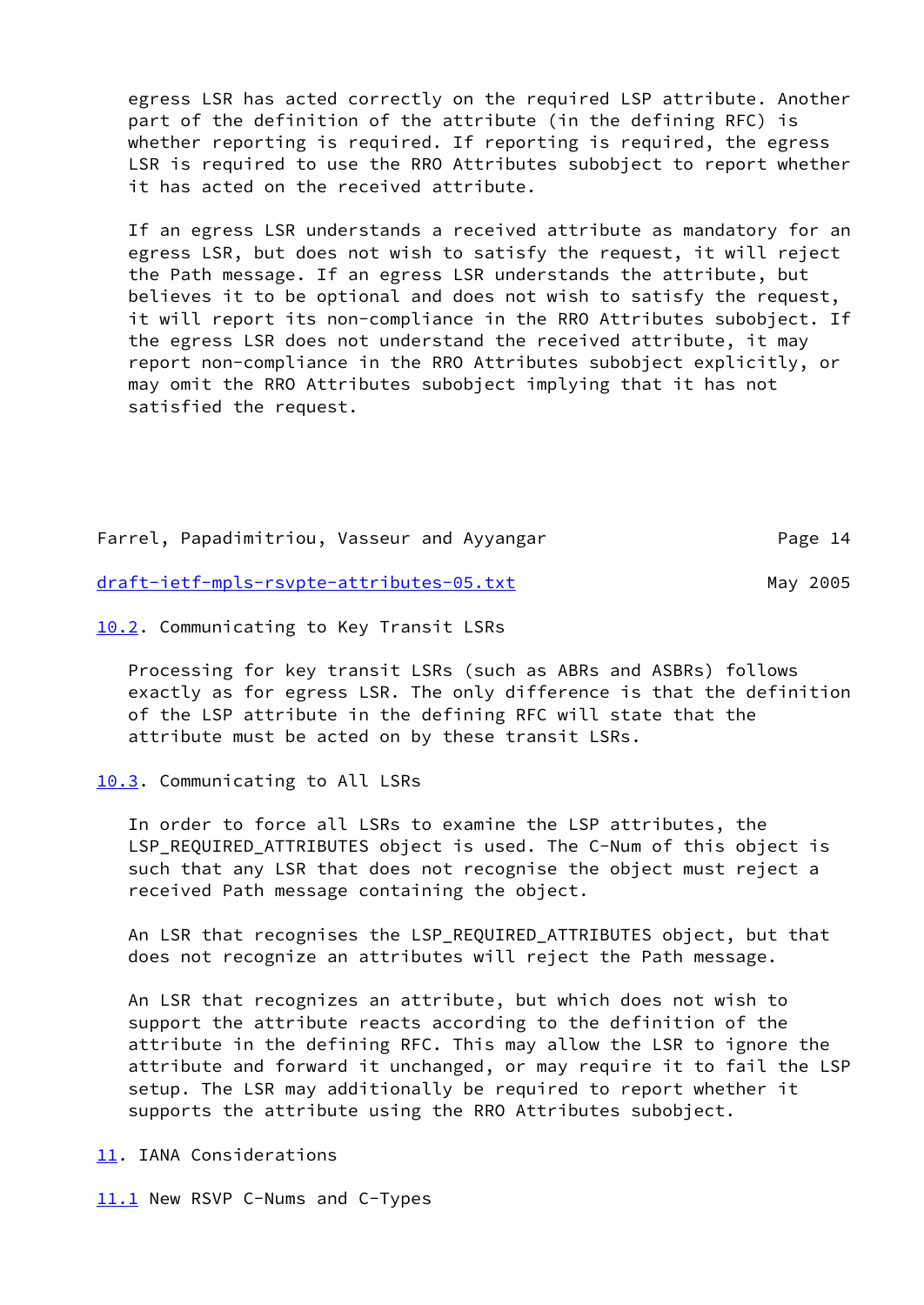Two new RSVP C-Nums are defined in this document and should be assigned by IANA.

o LSP\_ATTRIBUTES object

 The C-Num should be of the form 11bbbbbb so that LSRs that do not recognize the object will ignore the object but forward it, unexamined and unmodified, in all messages resulting from this message.

 One C-Type is defined for this object and should be assigned by IANA.

o LSP Attributes TLVs

Recommended C-Type value 1.

o LSP\_REQUIRED\_ATTRIBUTES object

 The C-Num should be of the form 0bbbbbbb so that LSRs that do not recognize the object will reject the message that carries it with an "Unknown Object Class" error.

Farrel, Papadimitriou, Vasseur and Ayyangar Theorem Page 15

[draft-ietf-mpls-rsvpte-attributes-05.txt](https://datatracker.ietf.org/doc/pdf/draft-ietf-mpls-rsvpte-attributes-05.txt) May 2005

 One C-Type is defined for this object and should be assigned by TANA.

o LSP Required Attributes TLVs

Recommended C-Type value 1.

<span id="page-16-0"></span>[11.2](#page-16-0) New TLV Space

 The two new objects referenced above are constructed from TLVs. Each TLV includes a 16-bit type identifier (the T-field). The same T-field values are applicable to both objects.

IANA is requested to manage TLV type identifiers as follows:

```
 - TLV Type (T-field value)
```
- TLV Name
- Whether allowed on LSP\_ATTRIBUTES object
- Whether allowed on LSP\_REQUIRED\_ATTRIBUTES object.

 This document defines one TLV type as follows:  $-$  TLV Type = 1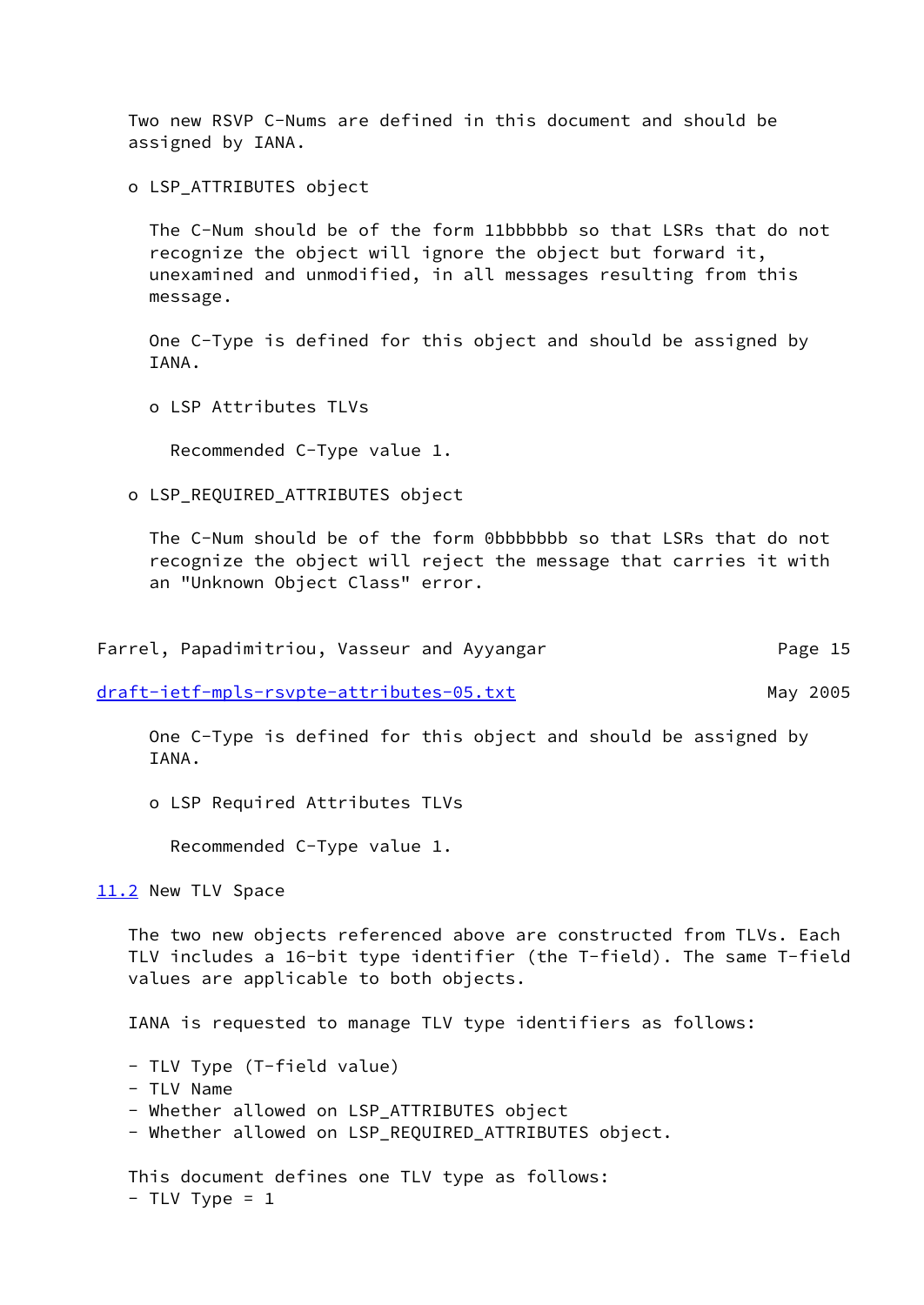- TLV Name = Attributes Flags TLV
- allowed on LSP\_ATTRIBUTES object
- allowed on LSP REQUIRED ATTRIBUTES object.

 New TLV type values may be allocated only by an IETF Consensus action.

#### <span id="page-17-0"></span>[11.3](#page-17-0) Attributes Flags

 This document provides new attributes bit flags for use in other documents that specify new RSVP-TE attributes. These flags are present in the Attributes Flags TLV referenced in the previous section.

 IANA is requested to manage the space of attributes bit flags numbering them in the usual IETF notation starting at zero and continuing at least through 31.

New bit numbers may be allocated only by an IETF Consensus action.

Each bit should be tracked with the following qualities:

- Bit number
- Defining RFC
- Name of bit
- Whether there is meaning in the Attribute Flags TLV on a Path
- Whether there is meaning in the Attribute Flags TLV on a Resv
- Whether there is meaning in the RRO Attributes Subobject.

## Farrel, Papadimitriou, Vasseur and Ayyangar Farrel, Page 16

[draft-ietf-mpls-rsvpte-attributes-05.txt](https://datatracker.ietf.org/doc/pdf/draft-ietf-mpls-rsvpte-attributes-05.txt) May 2005

 Note that this means that all bits in the Attribute Flags TLV and the RRO Attributes Subobject use the same bit number regardless of whether they are used in one or both places. Thus, only one list of bits is required to be maintained. (It would be meaningless in the context of this document for a bit to have no meaning in neither the Attribute Flags TLV nor the RRO Attributes Subobject.)

#### <span id="page-17-1"></span>[11.4](#page-17-1) SESSION\_ATTRIBUTE Flags Field

 This document does not make any alterations to the definition of the existing SESSION\_ATTRIBUTE object nor to the definition of meanings assigned to the flags in the Flags field of that object. These flags are assigned meanings in various other RFCs and Internet Drafts.

 It is suggested that IANA manage the allocation of meaning to the bits in the Flags field of the SESSION\_ATTRIBUTE object to prevent accidental double allocation of any one bit.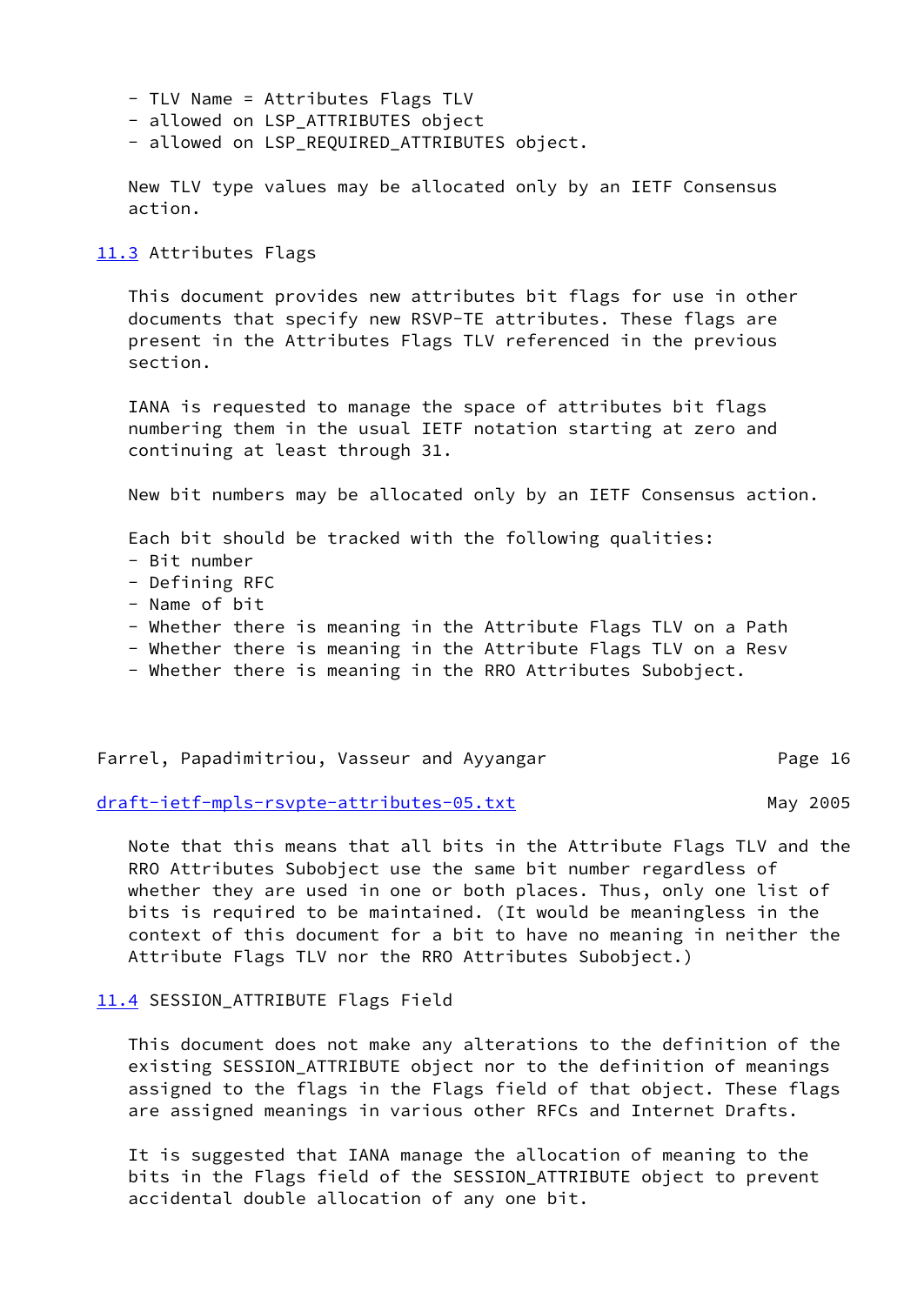It is suggested that new SESSION\_ATTRIBUTE Flags be allocated only by an IETF Consensus action.

<span id="page-18-1"></span>[11.5](#page-18-1) New Error Codes

 This document defines the following new error codes and error values. Numeric values should be assigned by IANA.

| Error Code               | Error Value                           |  |  |
|--------------------------|---------------------------------------|--|--|
| "Unknown Attributes TLV" | Identifies the unknown TLV type code. |  |  |
| "Unknown Attributes Bit" | Identifies the unknown Attribute Bit. |  |  |

<span id="page-18-0"></span>[11.6](#page-18-0) New Record Route Subobject Identifier

A new subobject is defined for inclusion in the RECORD\_ROUTE object.

The RRO Attributes subobject is identified by a Type value of TBD.

<span id="page-18-2"></span>[12.](#page-18-2) Security Considerations

 This document adds two new objects to the RSVP Path message as used in MPLS and GMPLS signaling, and a new subobject to the RECORD\_ROUTE object carried on may RSVP messages. It does not introduce any new direct security issues and the reader is referred to the security considerations expressed in [\[RFC2205](https://datatracker.ietf.org/doc/pdf/rfc2205)], [\[RFC3209](https://datatracker.ietf.org/doc/pdf/rfc3209)] and [\[RFC3473](https://datatracker.ietf.org/doc/pdf/rfc3473)].

 It is of passing note that any signaling request that indicates the functional preferences or attributes of an MPLS LSP may provide anyone with unauthorized access to the contents of the message with information about the LSP that an administrator may wish to keep secret. Although this document adds new objects for signaling desired LSP attributes, it does not contribute to this issue which can only be satisfactorily handled by encrypting the content of the

Farrel, Papadimitriou, Vasseur and Ayyangar Theorem 2017 Page 17

[draft-ietf-mpls-rsvpte-attributes-05.txt](https://datatracker.ietf.org/doc/pdf/draft-ietf-mpls-rsvpte-attributes-05.txt) May 2005

signaling message.

 Similarly, the addition of attribute recording information to the RRO may reveal information about the status of the LSP and the capabilities of individual LSRs that operators wish to keep secret. The same strategy that applies to other RRO subobjects also applies here. Note, however, that there is a tension between notifying the head end of the LSP status at transit LSRs, and hiding the existence or identity of the transit LSRs.

<span id="page-18-3"></span>[13.](#page-18-3) Acknowledgements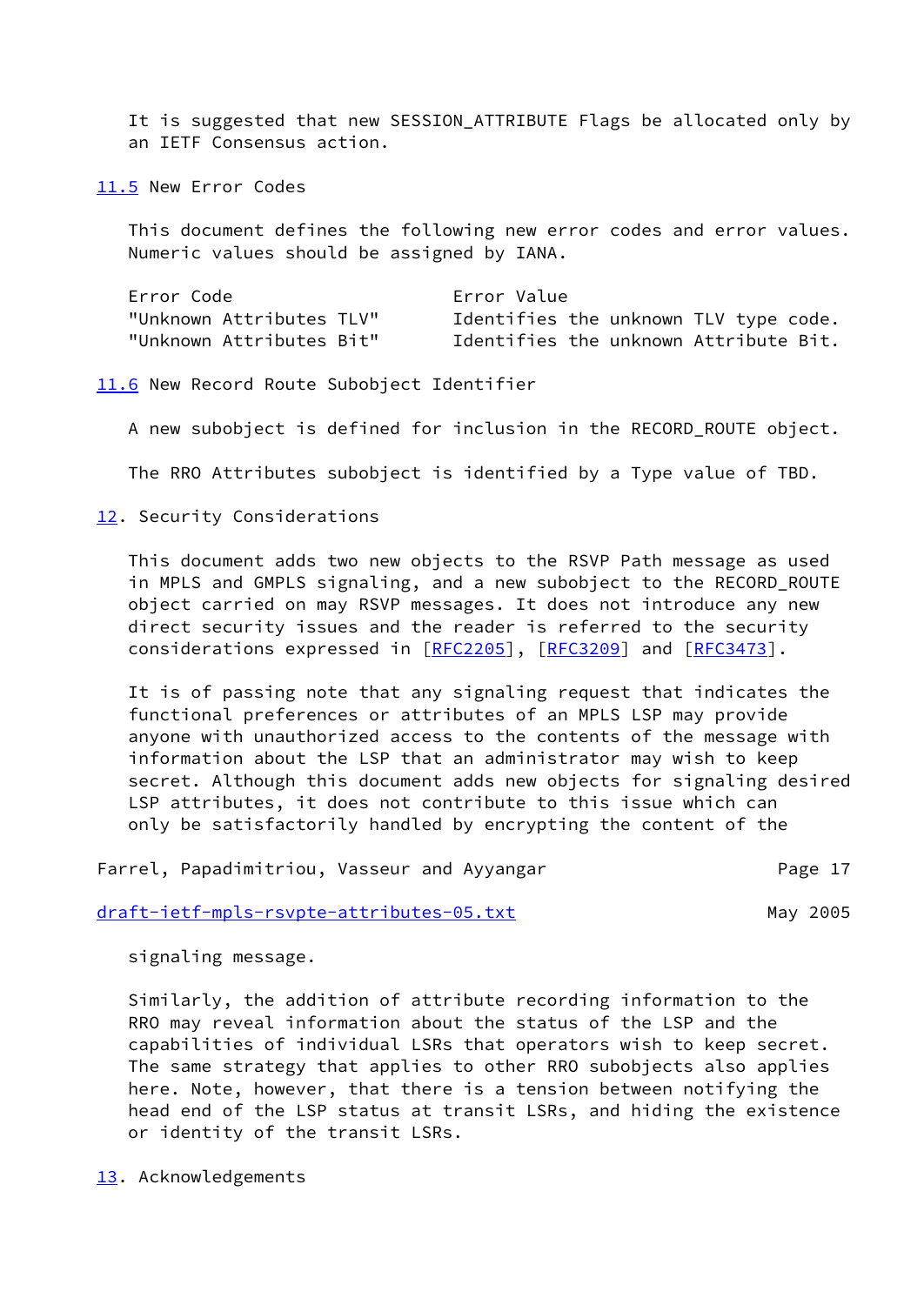Credit to the OSPF Working Group for inspiration from their solution to a similar problem. Thanks to Rahul Aggarwal for his careful review and support of this work. Thanks also to Raymond Zhang, Kireeti Kompella, Philip Matthews, Jim Gibson and Alan Kullberg for their input. As so often, thanks to John Drake for useful offline discussions. Thanks to Mike Shand for providing the Routing Directorate review and to Joel Halpern for the General Area review both picked up on some unclarities.

<span id="page-19-0"></span>[14.](#page-19-0) Intellectual Property Consideration

 The IETF takes no position regarding the validity or scope of any Intellectual Property Rights or other rights that might be claimed to pertain to the implementation or use of the technology described in this document or the extent to which any license under such rights might or might not be available; nor does it represent that it has made any independent effort to identify any such rights. Information on the procedures with respect to rights in RFC documents can be found in [BCP 78](https://datatracker.ietf.org/doc/pdf/bcp78) and [BCP 79](https://datatracker.ietf.org/doc/pdf/bcp79).

 Copies of IPR disclosures made to the IETF Secretariat and any assurances of licenses to be made available, or the result of an attempt made to obtain a general license or permission for the use of such proprietary rights by implementers or users of this specification can be obtained from the IETF on-line IPR repository at <http://www.ietf.org/ipr>.

 The IETF invites any interested party to bring to its attention any copyrights, patents or patent applications, or other proprietary rights that may cover technology that may be required to implement this standard. Please address the information to the IETF at ietf ipr@ietf.org.

- <span id="page-19-1"></span>[15.](#page-19-1) Normative References
	- [RFC2119] Bradner, S., "Key words for use in RFCs to Indicate Requirement Levels", [BCP 14](https://datatracker.ietf.org/doc/pdf/bcp14), [RFC 2119,](https://datatracker.ietf.org/doc/pdf/rfc2119) March 1997.

Farrel, Papadimitriou, Vasseur and Ayyangar Theorem Page 18

[draft-ietf-mpls-rsvpte-attributes-05.txt](https://datatracker.ietf.org/doc/pdf/draft-ietf-mpls-rsvpte-attributes-05.txt) May 2005

- [RFC2205] Braden, R. (Ed.), Zhang, L., Berson, S., Herzog, S. and S. Jamin, "Resource ReserVation Protocol -- Version 1 Functional Specification", [RFC 2205,](https://datatracker.ietf.org/doc/pdf/rfc2205) September 1997.
- [RFC3209] Awduche, D., Berger, L., Gan, D., Li, T., Srinivasan, V. and G. Swallow, "RSVP-TE: Extensions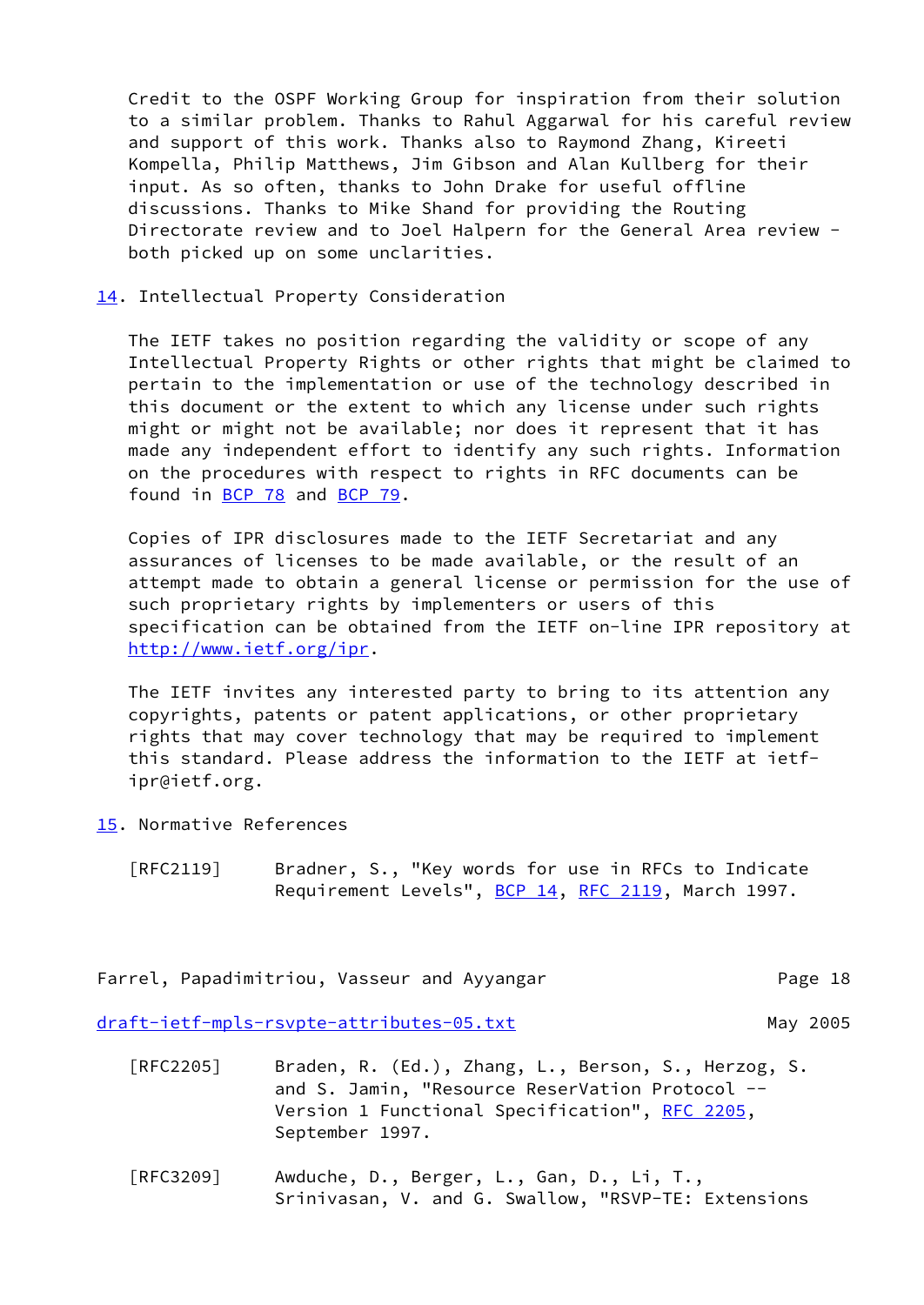to RSVP for LSP Tunnels", [RFC 3209](https://datatracker.ietf.org/doc/pdf/rfc3209), December 2001.

- [RFC3471] Berger, L. (Editor), "Generalized Multi-Protocol Label Switching (GMPLS) Signaling Functional Description", [RFC 3471](https://datatracker.ietf.org/doc/pdf/rfc3471), January 2003.
- [RFC3473] Berger, L. (Editor), "Generalized MPLS Signaling RSVP-TE Extensions", [RFC 3473](https://datatracker.ietf.org/doc/pdf/rfc3473) January 2003.

### <span id="page-20-2"></span>[16.](#page-20-2) Informative References

- [RFC2026] Bradner, S., "The Internet Standards Process -- Revision 3", [RFC 2026](https://datatracker.ietf.org/doc/pdf/rfc2026), October 1996.
- [RFC3031] Rosen, E., Viswanathan, A., and Callon, R., "Multiprotocol Label Switching Architecture", [RFC 3031](https://datatracker.ietf.org/doc/pdf/rfc3031), January 2001.
- <span id="page-20-0"></span> [FRR] Pan, P. (Ed.), "Fast Reroute Extensions to RSVP-TE for LSP Tunnels", [draft-ietf-mpls-rsvp-lsp-fastreroute,](https://datatracker.ietf.org/doc/pdf/draft-ietf-mpls-rsvp-lsp-fastreroute) work in progress.
- <span id="page-20-1"></span> [MPLS-HIER] Kompella, K. and Y. Rekhter, "LSP Hierarchy with MPLS TE", [draft-ietf-mpls-lsp-hierarchy](https://datatracker.ietf.org/doc/pdf/draft-ietf-mpls-lsp-hierarchy), work in progress.
- <span id="page-20-3"></span>[17.](#page-20-3) Authors' Addresses

 Adrian Farrel Old Dog Consulting Phone: +44 (0) 1978 860944 EMail: adrian@olddog.co.uk

 Dimitri Papadimitriou (Alcatel) Fr. Wellesplein 1, B-2018 Antwerpen, Belgium Phone: +32 3 240-8491 EMail: dimitri.papadimitriou@alcatel.be

Farrel, Papadimitriou, Vasseur and Ayyangar Page 19 [draft-ietf-mpls-rsvpte-attributes-05.txt](https://datatracker.ietf.org/doc/pdf/draft-ietf-mpls-rsvpte-attributes-05.txt) May 2005

 Jean Philippe Vasseur Cisco Systems, Inc.